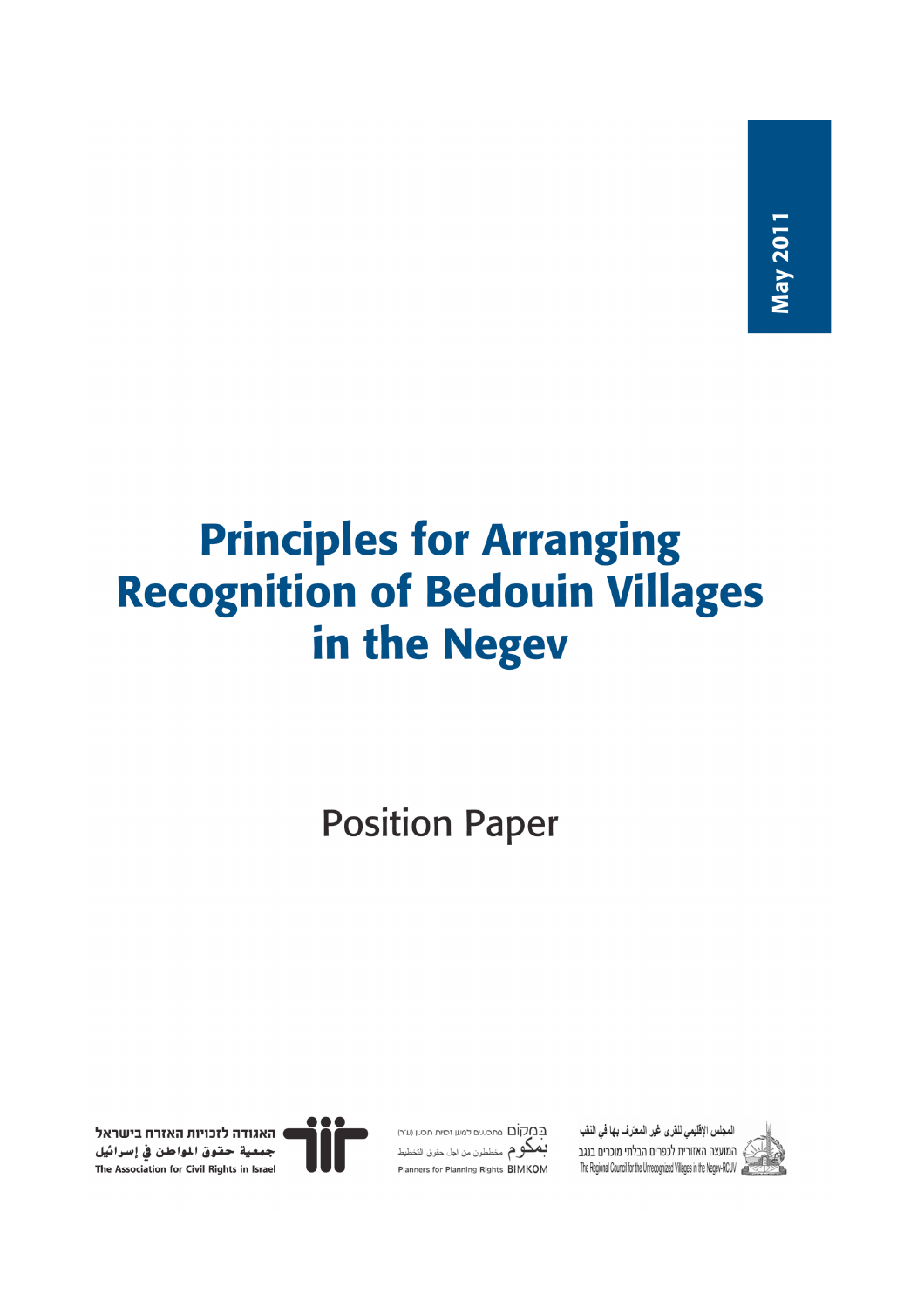**Writer: Attorney Rawia Aburabia Planning Consulting: Professor Oren Iftachel; Nili Baruch, Urban Planner; Said Abu Samur, Geographer Legal Consulting: Attorney Dana Alexander; Attorney Auni Bana; Attorney Debbie Gild-Hayo Copy Editing: Yasmin Halevy**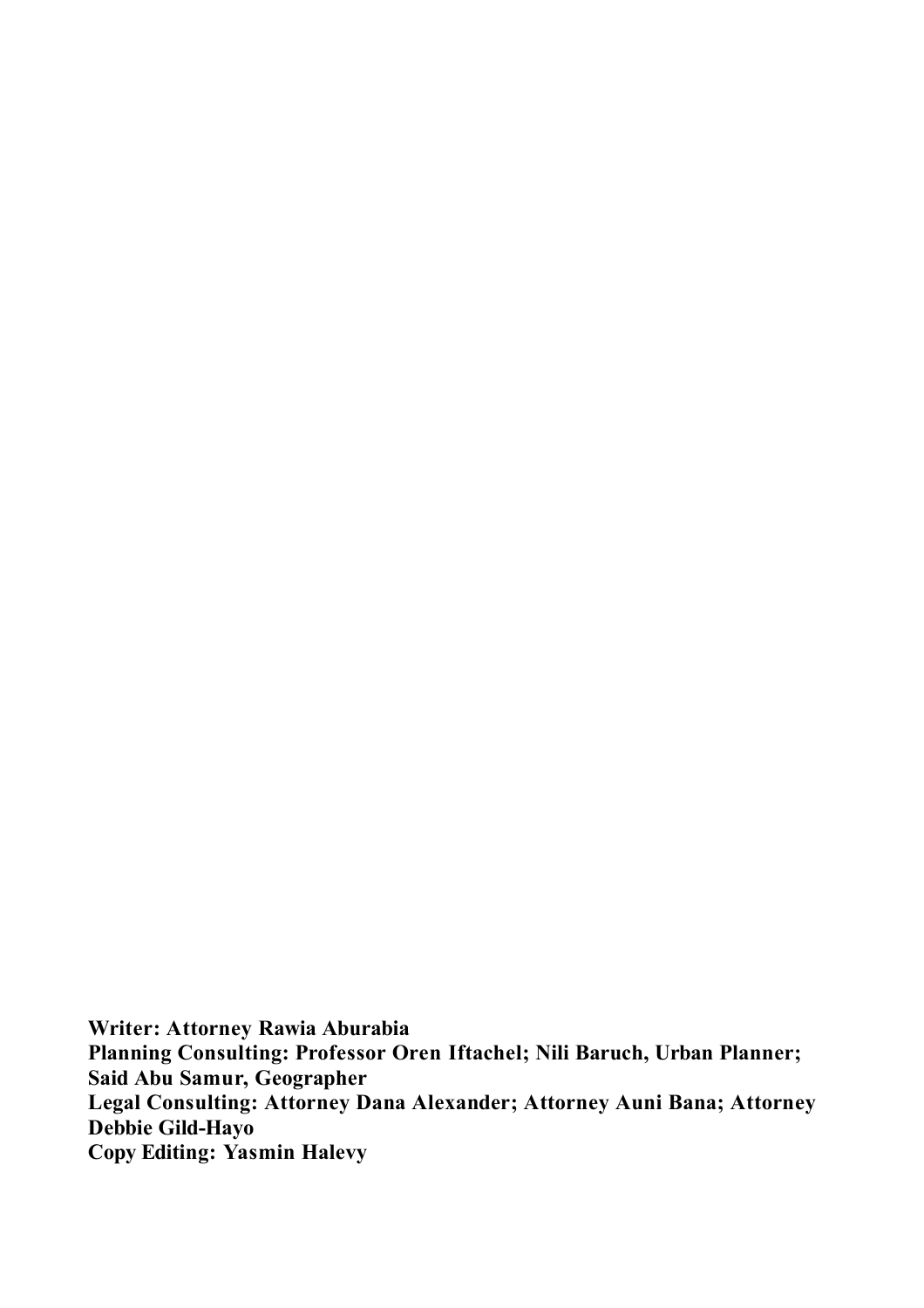#### **The Association for Civil Rights in Israel**

Since its founding in 1972, the **Association for Civil Rights in Israel (ACRI)** has been active in the struggle to protect and promote human rights both in Israel and in the territories under its control. Among its many activities, ACRI has been a staunch defender of the civil rights of the Bedouin in the Negev, one of Israel's population groups that has suffered most from rights violations. ACRI's work in

this area includes, *inter alia*, submitting petitions to the courts, filing objections to the master plan for

the southern region (which lacks any adequate treatment of the civil rights of the Bedouin), preparing professional legal opinions and presenting them before various public and governmental forums – such as the Goldberg Committee for the Arrangement of Arab Settlement in the Negev, ongoing correspondence with the government and planning authorities and the monitoring of their decisions and planning as they affect Bedouin settlement in the Negev.

#### **Bimkom - Planners for Planning Rights**

**Bimkom** was founded in May 1999 by a group of planners and architects, seeking to strengthen the connection between Israel's planning and zoning system and its implications for human rights. The daily encounter with discrimination and rights violations at the hands of Israel's various planning authorities served as the impetus for establishing the organization. These rights violations include: discrimination in planning against the Negev Bedouin; the unattainability of building permits for residents of East Jerusalem; difficulties faced by development towns and socio-economically weaker neighborhoods in their interactions with planning authorities, etc.

Employing a team of staff workers and volunteers including planning, legal, and social experts, Bimkom utilizes professional tools to promote equal rights and social justice in matters of planning, development, and the allocation of land resources. The organization helps communities that are disadvantaged (whether economically, professionally, or politically) exercise their civil rights in planning matters. Bimkom works to achieve its goals by means such as offering planning analysis and proposals, legal opinions, research, education and public outreach.

#### **The Regional Council for Unrecogniz ed (Bedouin) Villages in the Negev (RCUV)**

**The RCUV** was founded in 1997, as the elected popular leadership and representative of the residents of the unrecognized Bedouin villages in the Negev. The High Follow Up Committee for Arab Citizens of Israel recognizes the RCUV as the legitimate governing body of the villages and the RCUV chairman sits on the High Follow Up Committee as an official member. As the representative body for the residents of the unrecognized villages, the RCUV: deals with the different decision makers, works to empower the community, conducts a judicial rights-based struggle, submits alternative development plans for the Negev, produces an infrastructure of information on the villages for various governing entities, and more.

The publication of this paper was made possible thanks to the support of the European Union. The Association for Civil Rights in Israel (ACRI), the Regional Council for Unrecognized Villages in the Negev, and Bimkom - Planners for Planning Rights bear sole responsibility for the content of this report, which in no way reflects the position of the European Union. Eu logo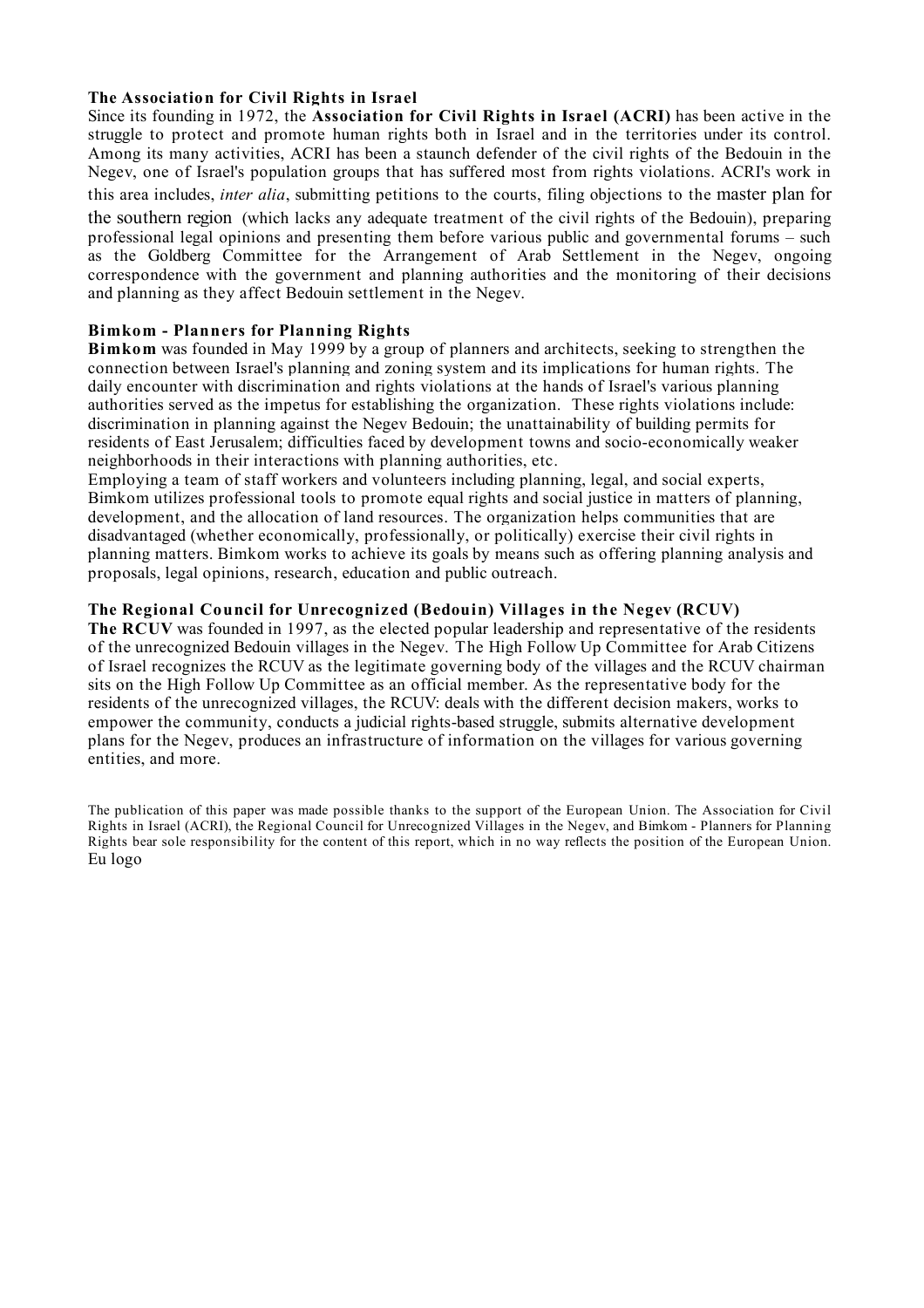Contents

Summary Introduction

I. Unrecognized Villages in the Negev

II. Violation of basic rights of the Negev Bedouin population

1. Violation of the right to equality

2. Violation of the right to dignity, and to housing appropriate to Bedouin way of life and culture

3. Refusal to recognize the Bedouin system of land acquisition

III. Treatment of Bedouin violating international norms

IV. Important intermediate steps on the path to recognition

1. Gradual recognition of Bedouin villages

- A. The right to health and education
- B. The struggle against discriminatory planning

2.Principle findings of the Talma Duchan report regarding objections to the Metropolis Plan

3. The Goldberg Committee – just another committee or a turning point?

A. Aspects of the report promoting a solution

B. Aspects of the report hindering a solution

V. The need for a systematic, sustainable, and just solution, and for guiding principles for recognizing Negev Bedouin villages

1. Legal principles

- A. The right to equality
- B. The right to dignity and preservation of the Bedouin way of life and culture
- C. The right to adequate housing
- D. Participation of the Bedouin public in planning decisions

E. Protection of Bedouin property and culture, and the prevention of coerced transfer of property

F. Recognition of Bedouin proprietary system

## 2. Recognition of Negev Bedouin villages on the basis of objective planning standards

- A. Size of settlement or community
- B. Residents' ties to the location
- C. Communal social structure and social cohesion
- D. Physical layout of the village
- 3. Creating a variety of settlement models
- 4. Alternative master plan for the unrecognized villages

VI. Summary

Appendix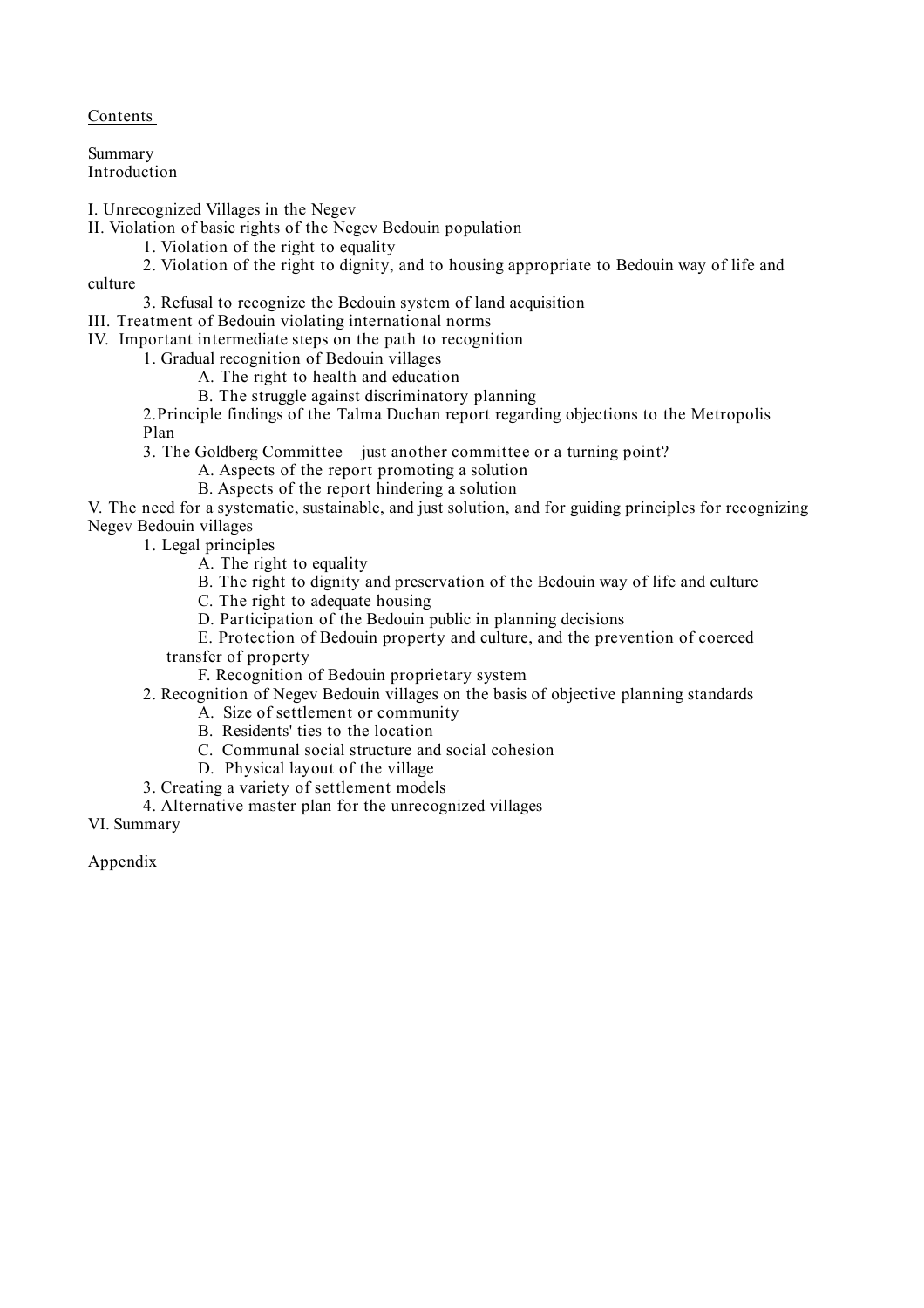#### **Summary**

This paper will review the circumstances that led to the creation of the problem of unrecognized villages in the Negev and the ongoing human rights violations suffered by tens of thousands of residents living there. It will outline the planning principles and the land administration policies needed to resolve the problem, and it will offer principled guidelines for recognizing the villages in order to end the injury to residents and the violation of their basic rights. These principles should form the basis of a just solution that will resolve one of Israel's most painful examples of ongoing systematic violation of human rights, and one of the most stubborn open conflicts between the state and its citizens.

**Chapter I** surveys the events leading to the emergence of the problem of the unrecognized villages in which some 90,000 Bedouin residents currently live. These Israeli citizens are denied their most basic rights: their villages are not connected to the state's water and sewer systems nor to its electrical grid; education and health services are only partially provided to them, and then inadequately; and the state refuses to recognize villagers' historical claims of ancestral ownership of the land.

**Chapter II** examines the ongoing violation of basic rights suffered by the Bedouin population focusing on three primary areas: the violation of their right to equality; the violation of their right to dignity and to housing that is appropriate to Bedouin way of life and culture; and the government's refusal to recognize the Bedouin system of land acquisition.

**Chapter III** examines the ways in which these violations of Bedouin rights run counter to the norms of international humanitarian law, in as much as the Bedouin represent an ethnic minority group in general, and more specifically, a homeland minority.

**Chapter IV** reviews the most important intermediate steps required on the pathway of recognition for the villages, with reference to the ongoing public and legal struggles of the Bedouin population to realize their rights as Israeli citizens within their own villages. We shall refer at length to two sources on which we base the case for recognition: the principle findings of Talma Duchan's report – which discusses objections to the Outline Plan for the Be'er Sheva Metropolis – and the findings of the Goldberg Committee for the Arrangement of Arab Settlement in the Negev. In this chapter, we will analyze both these reports with an eye to aspects of each that could help promote a solution or hinder a solution to the problem.

**Chapter V**, the final chapter of this paper, will present principles for the recognition of unrecognized villages, with an emphasis on the need for a systematic solution based on respect for human rights and the state's obligations under international law, so that the historical injustice suffered by the Bedouin can be corrected. We call upon the state to adopt the principles proposed in this paper, and to take the lead in implementing these principles: to renounce the policy of Bedouin population concentration and to avoid any solution involving the forced transfer of populations from where they currently reside; every program and every solution adopted by the state should be based on the principle of equality-- on respect for the Bedouin way of life and culture, on recognition of Bedouin historic and proprietary rights to their lands in the Negev, and on Bedouin public participation in making planning decisions for the region. In this chapter we argue, on the basis of objective planning measures, that any workable solution to the problem must be based on the recognition of all 35 villages in the Negev that are yet to be recognized. We further propose that the state allow a number of different settlement model solutions for the Bedouin, and we present the principles for an alternative regional master plan prepared by the RCUV in partnership with Bimkom. In our summary, we stress that any government plan ignoring the principles of recognition outlined in this paper will perpetuate the intolerable situation faced by the Negev Bedouin. It will only serve the continued violation of the rights of one of Israel's weakest populations, will aggravate the injustice they have suffered, and will ultimately fail.

#### **Introduction**

The existence of unrecognized Bedouin villages in the Negev is a fact that is convenient for many Israelis to ignore. Comprising one of Israel's weakest population groups – economically, socially and politically – the Bedouin story is one of citizens unseen, who constitute about a quarter of the population in the Negev and yet reside on a mere 3% of its territory. Nevertheless, the state, in seeking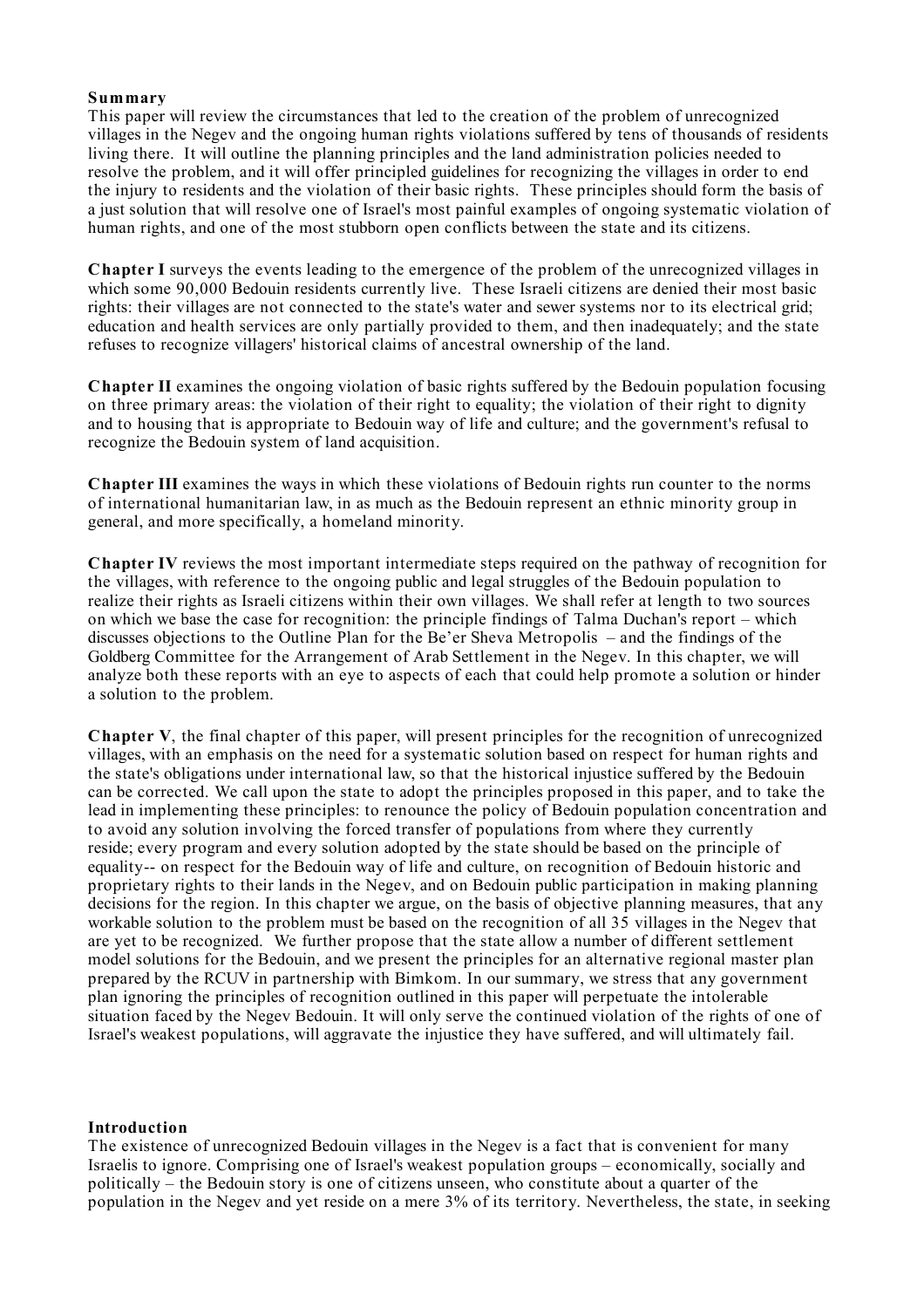to reduce the Bedouin presence in the region, has chosen to view them as trespassers and squatters who are taking over Negev lands and endangering national interests. It is a story often repeated, but in the government's telling, the Bedouin are portrayed as invaders, drifters, and outlaws without any inherent connection to the land. The Negev problem is one of the most painful in Israel, in which an entire population of Israeli citizens has for decades been systematically denied the essential services that all human beings are entitled to. Constantly threatened with the prospect of their homes being demolished, Bedouin village residents have no solid ground to stand on. And yet this is a population that has lived in the Negev since before the State of Israel was established, that has subsisted for generations – modestly but with dignity – through farming, shepherding, and raising cattle. For generations the Negev Bedouin have employed an organized, traditional system of land acquisition which is still utilized to this day for recording transactions, regulating costs, and settling disputes.

The condition of the Negev Bedouin is reflective of the government policies directed against them. Since the founding of the state, Israel has ignored the Bedouin's historical presence in the region and has sought to transfer and concentrate the population into a small geographic area in the northeastern Negev – in order to confine their living space and free up the most fertile areas of the Negev for Jewish agricultural settlement. The state continues to deny recognition to the Bedouin villages and to deny the villagers their right to their own soil which they have lived upon and worked for many years. The residents have paid a heavy price for this policy – exclusion, alienation, and the deprivation of their basic human rights – while they continue to live in deplorable, discriminatory conditions and suffer increasing social problems. This situation represents an open wound that refuses to heal, precluding the healthy development of the Negev and its residents, Arabs and Jews alike.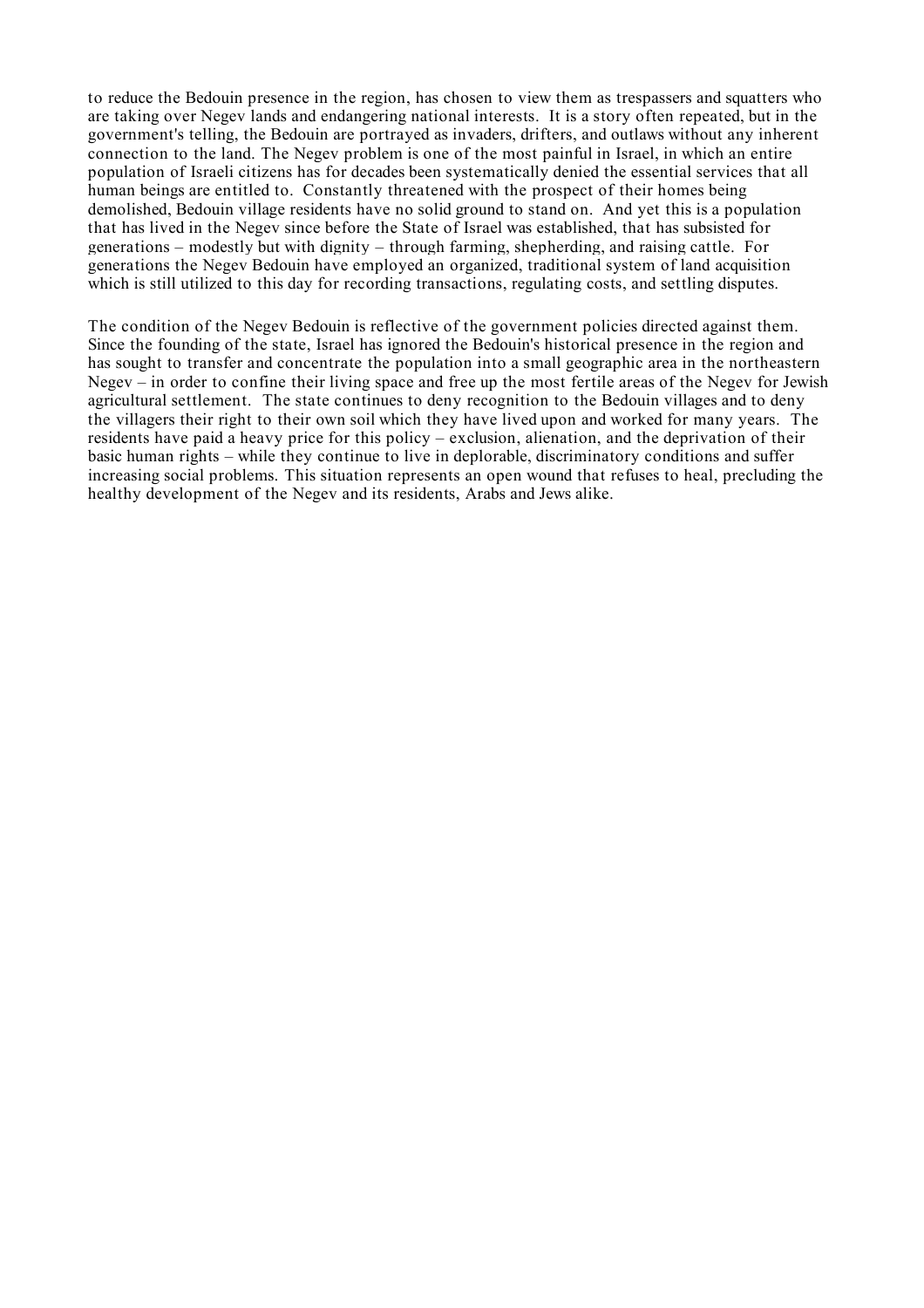## **I. Unrecogniz ed Villages in the Negev**

Prior to the founding of the State of Israel, some 70,000 Bedouin Arabs lived in the Negev, primarily in the northwest Negev, where they subsisted from agriculture and from raising sheep and cattle<sup>1</sup>. It is estimated that until 1948 the Bedouin settled on and cultivated between 500,000 – 750,000 acres of Negev land<sup>2</sup>. In 1948, over the course of the war, most of the population was evicted from or abandoned the area. After the war, according to various estimates, between 11,000 -18,000 Bedouin remained<sup>3</sup>.

The problem of the unrecognized villages came into existence together with the birth of the State of Israel. In the early 1950's, Israel decided to concentrate the remaining Bedouin into an area of the northeast Negev between Be'er Sheva, Arad, Dimona and Yeruham, which became known as the *Siyag* ("fence") area. Some Bedouin were already living in the area in pre-state villages, while others were forcibly moved there, under martial law, from their previous villages outside of the *Siyag 4* . On the grounds of security needs, entire tribes, such as the el-Azazma and the el-Okbi, were relocated from their lands 5 . They were told, more than once, that this relocation was temporary and would last for only six months, but in reality all the tribes that left their ancestral lands were never allowed to return<sup>6</sup>.

With the eviction of the Bedouin from their native villages, the state declared their lands to be "closed military zones" and entry to them was forbidden<sup>7</sup>. Like the rest of the Arab population in Israel, the Bedouin lived under martial law until 1966. They were neither permitted to return to their lands by the military government, nor were they given property rights to the lands where they were relocated, and as such, they have been living as an internally displaced people in Israel for more than 60 years. Even those Bedouin living in the *Siyag* region before1948 and who continued to live there afterwards have not had their land rights recognized by the state.

The forced eviction and concentration of the Bedouin population were part of a deliberate policy aimed at limiting the physical distribution of the Arab population in the Negev. Relocated Bedouin were forced to undergo an urbanization process that necessitated giving up their way of life, their culture and their traditional economy, which was based on raising cattle and farming. All this was so that large areas of the Negev could be emptied and handed over to the Jewish population, largely for the benefit of Jewish settlements whose regional councils control a decisive majority of land reserves in the Negev. Through this process, some 95% of the Negev territory outside the area of the *Siyag* was cleared of Arab residents. Land in these areas was transferred to new *kibbutzim* and *moshav* farming communities, which proceeded to work the soil<sup>8</sup>. The Bedouin currently reside in an area of between  $75,000 - 85,000$ acres, or approximately 3% of the Negev territory which stretches out over 3 million acres<sup>9</sup>.

Today, about 90,000 Bedouin, half of the Negev population, live in seven urbanized Bedouin townships

<sup>4</sup> Regarding the creation of the plight of the unrecognized Bedouin villages and their residents, see the Goldberg Committee Report: http://www.moch.gov.il/SiteCollectionDocuments/odot/doch\_goldberg/Doch\_Vaada\_Shofet\_Goldberg.pdf;

See also: Swirsky, Shlomo and Hasson, Yael, *Transparent Citizens: Government Policy Toward the Bedouin in the Negev*. Tel Aviv: The Adva Center (2005) at: http://www.adva.org/uploaded/NegevEnglishSummary.pdf

Meir, Lucy, *Off the Map: Land and Housing Rights Violations in Israel's Unrecognized Bedouin Villages*. Human Rights Watch at: http://www.hrw.org/en/node/62284/section/7

 <sup>1</sup> Meir, Avinaom, *Tension Between the Negev Bedouin and the State: Policy and Practice*. Jerusalem: Floersheimer Institute for Policy Studies, p. 7, 20-23, 40-43 (1999). <sup>2</sup> Porat, Hanina, "The State of Israel's Processes and Left Wing Alternatives to the Solution of the Bedouin Question

in the Negev, 1953-1960" *Iyunim bi-tekumat Yisrael 10:* p. 420-421 (2000). <sup>3</sup> Porat, p. <sup>400</sup>

<sup>5</sup> Shoughry-Badarne, Bana, *Rights of the Arab Population in the Negev – Position Paper*, Submitted to the Goldberg Committee, The Association for Civil Rights in Israel (ACRI), p. 2, 13 (2008), at:

<sup>&</sup>lt;sup>6</sup>  $\frac{\text{http://bit.ly/Goldberg position paper eng}}{\text{Noach, Chaya, There and Not There} - \text{Unrecognized Bedouin Villages of the Neger}$  (Hebrew), p. 30 (2009)<br><sup>7</sup> Swirsky and Hasson, (see n. 4)<br><sup>8</sup> *The Arab-Bedouins of the Nagab-Negev Desert in Israel*, Shadow Report submitted to the UN CERD, The Neg Coexistence Forum for Civil Equality (2006), at: http://www2.ohchr.org/english/bodies/cerd/docs/ngos/NCf-

IsraelShadowReport.pdf<br>Abu-Ras, Thabet, "Land Disputes in Israel: The Case of the Bedouin of the Naqab", in Adalah's Newsletter, Vol. 24 (2006) at: http://www.adalah.org/newsletter/eng/apr06/ar2.pdf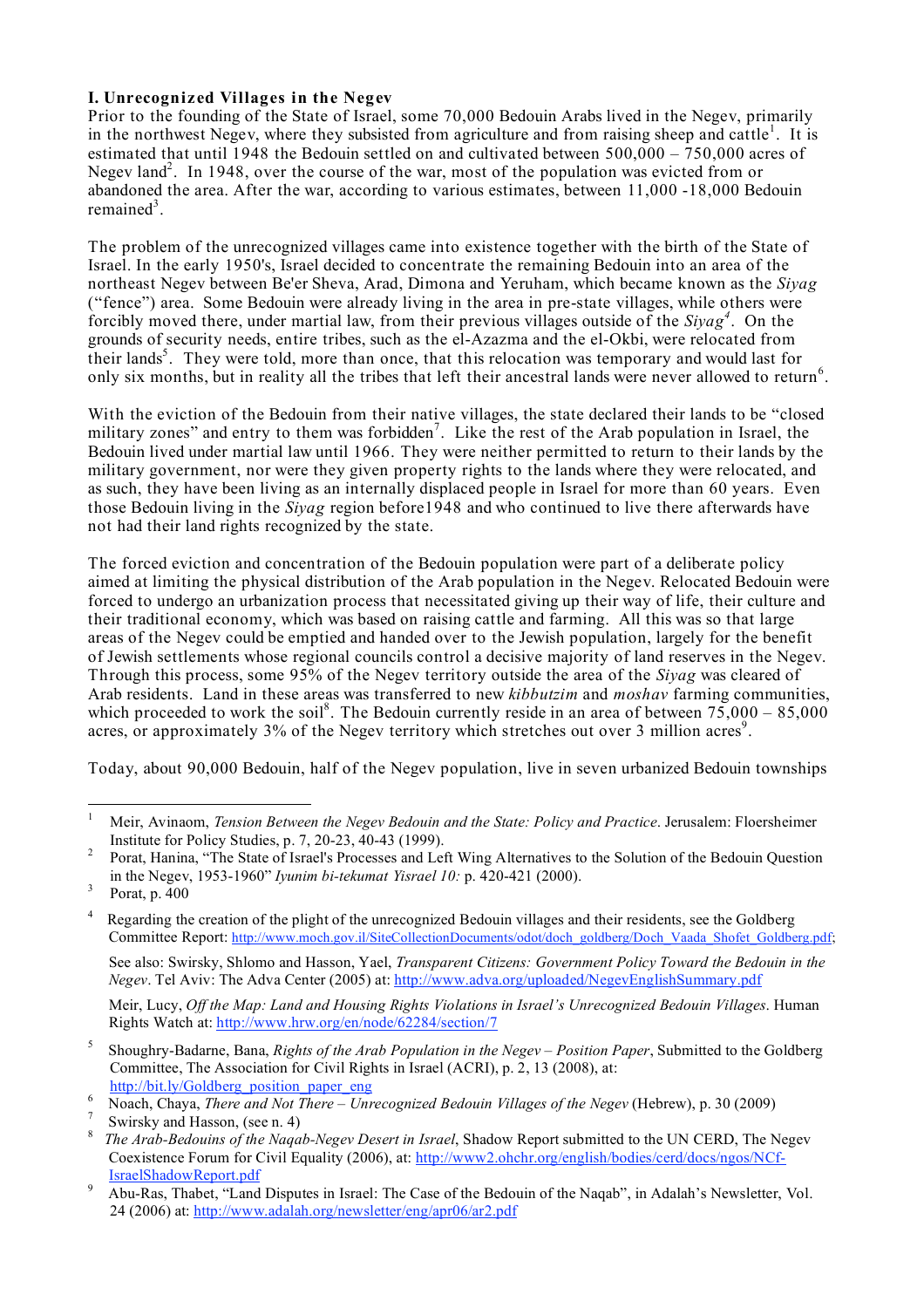established after the end of martial law. Another 90,000 Bedouin live in 45 villages and ex-urban settlements. Ten of these are currently in the process of being recognized and included in regional planning<sup>10</sup>, while the remaining 35 villages have not yet been recognized and are not regulated by regional or municipal planning and zoning. As noted above, some of these villages were in existence before the establishment of the state, while others were created after 1948 following the eviction and transfer of the population. Master plans for the northern Negev, prepared in accordance with the Planning and Building Law enacted in 1965, entirely ignored the existence of the Bedouin villages and their residents' land rights. In the master plan, Bedouin lands were designated as agricultural land, or under other such headings as industrial, military, infrastructure, etc., all with the same result – that residential construction in these areas was prohibited. As a result, the Bedouin villagers were placed in the impossible situation which has lasted to this day. They cannot legally obtain any building permits, and the homes in which they were born and raised and in which they eventually expanded their families are considered illegal by the state. These homes are perpetually under the threat of demolition and of incurring fines. It should be obvious that any construction without permits in the unrecognized villages is performed not out of a desire to break or flout the law, but out of necessity – a necessity created by the state policy which refuses to recognize the Bedouin rights to their land.

The residents of the unrecognized villages are, to a large extent, invisible citizens<sup>11</sup>. They are denied their most basic rights; their villages are not connected to the national water supply, electricity grid, or sewage system; essential services such as education, healthcare and welfare services are provided only partially and then inadequately; and the state refuses to recognize their traditional ownership of their land.

In the mid-sixties, with the end of martial law, Israel continued its policy of concentration and confinement of Bedouin living space in the Negev. This was accomplished through the establishment of the seven townships built specifically for the Bedouin population<sup>12</sup>, but without consulting with the Bedouin leadership and without taking into account their agricultural way of life or the social structure of their communities. As mentioned, approximately 90,000 residents or one half of the Negev Bedouin live in these townships, most of them displaced people evicted from their ancestral lands. (Those who continued to reside on their lands were not resettled in the townships). All seven townships have an urban character without any agricultural infrastructure. Israeli planning authorities did not offer the population any settlement alternatives of a more rural, agricultural nature that would have been more appropriate to the Bedouin lifestyle, despite the fact that many such communities exist in Israel.

Though the Bedouin townships have been in existence for twenty years or more, they still lack adequate urban and economic infrastructure<sup>13</sup>. Neglected by the government, they are among the poorest communities in Israel<sup>14</sup>. Town residents suffer from poverty, unemployment, crime, limited education, and poor health, both in relation to Jewish communities and to other Arab communities in Israel. As the townships were built, in part, on land expropriated from other Bedouin claiming ownership of the land, development has been inhibited, because Bedouin refuse to live on the land of the other Bedouin without their consent. The result has been extremely high density in the populated areas of town. Only a small minority of Bedouins views these townships as a reasonable housing solution, and there are reports of residents leaving the towns and returning back to the unrecognized villages<sup>15</sup> . The denial of essential services to the residents of the unrecognized villages is one manifestation of the state's concentration and urbanization policy. It represents both a means of punishment and a mechanism to pressure the villagers into moving to one of the seven townships.

 $10$  These villages are in various stages of recognition and the arrangement of their planning status, and they are incorporated within the Abu Basma Regional Council. It should be noted that the planning and development of most have not adequately progressed.<br>
<sup>11</sup> Swirsky and Hasson, p. 4<br>
<sup>12</sup> Tel Sheva was established in 1969, Rahat in 1971, Segev Shalom in 1979, Kseifa and Arara ba-Negev in 1982,

Laqye in 1985, and Hura in 1989.<br><sup>13</sup> Swirsky and Hasson, p. 21<br><sup>14</sup> The townships are at the bottom of the socio-economic rankings of towns and regional councils in Israel. See Table

<sup>4</sup> – Regional Councils by Socio-Economic Index, Ranking, and Cluster Membership on the website of the Central Bureau of Statistics: http://www.cbs.gov.il/hodaot2009n/24\_09\_244t4.pdf<br><sup>15</sup> For a more detailed look at the condition of the Bedouin townships, see Lucy Meir, *Off the Map* p. 10-11, 66-71;

and Swirsky and Hasson, p. 21-25.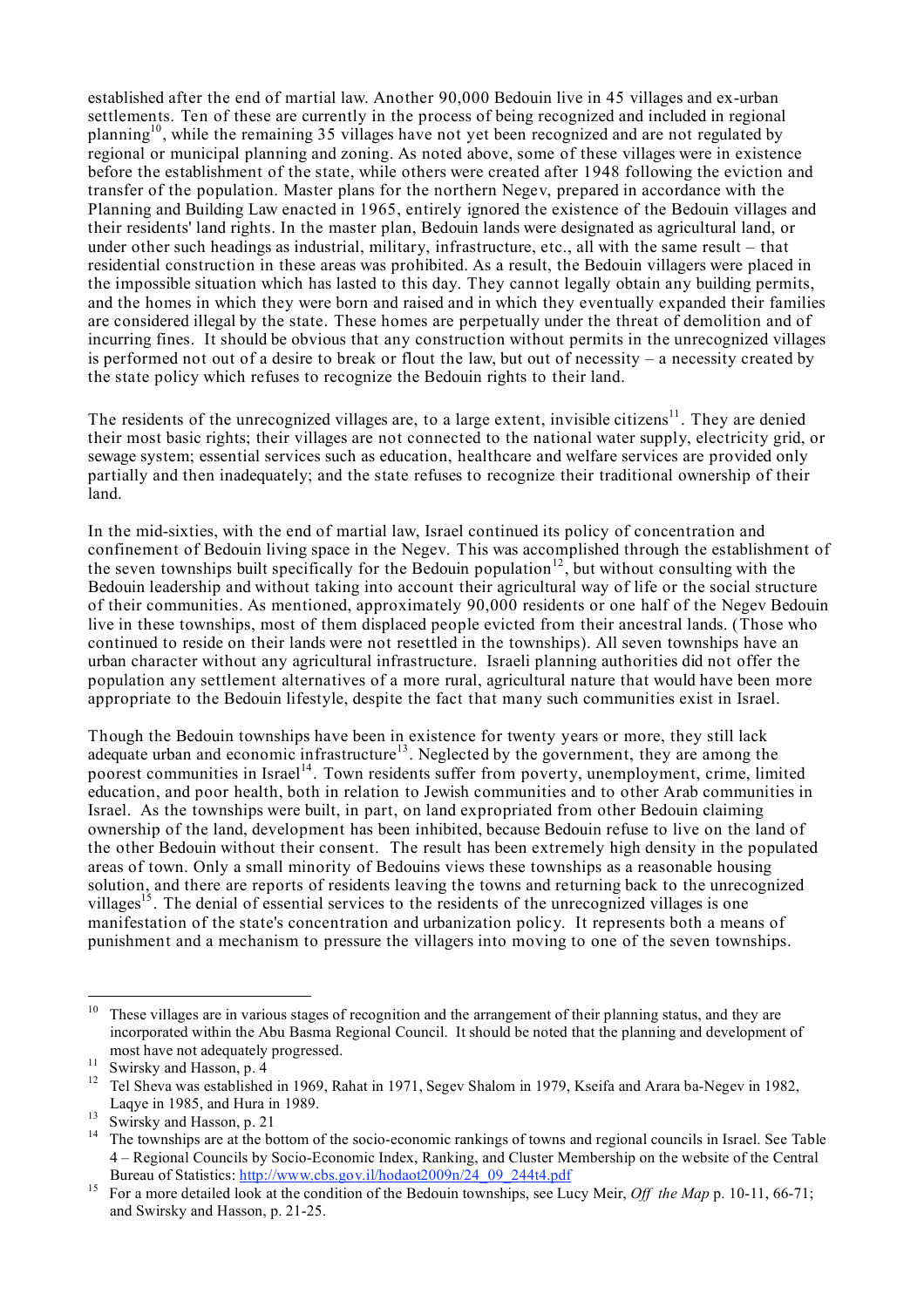The idea that the Bedouin should be concentrated in as small an area as possible within the *Siyag* remains at the heart of government policy to this day. The goal of this policy is to solidify political control over the Bedouin and to minimize, as much as possible, the cost of the physical and social infrastructure in their place of settlement<sup>16</sup>.

While refusing to recognize the Bedouin villages, Israel continues to employ a discriminatory concentration policy towards their residents, cutting them off from their former rural way of life and depriving them of their land rights. At the same time, the state continues to establish new rural Jewish settlements in the Negev. More than one hundred Jewish settlements exist today in the Be'er Sheva district, with an average population of only 300 residents<sup>17</sup>. Additionally, there are dozens of isolated farms that have been built without permits, though the government has at times decided to recognize their status retroactively and include them in regional planning<sup>18</sup>.

The pitiful conditions of the unrecognized villages in the Negev are reflective of the government's policies over the years – policies which view the Bedouin as squatters even while they dwell on their historic lands; policies which refuse to recognize Bedouin villages and grant them regulatory planning status and/or municipal status; and policies which refuse to recognize Bedouin ownership rights over their lands.

## **II. Violation of basic rights of the Negev Bedouin population**

## **I. Violation of the right to equality**

The right to equality is a Basic Right that is central to Israeli law<sup>19</sup>. Incumbent with the right to equality is the state's obligation to refrain from illegal discrimination, as well as its obligation to employ affirmative action in order to achieve greater equality. This obligation is especially applicable in the allocation of land resources, which are necessarily limited, and in the distribution of land usage rights which are regulated by Israel's planning authorities.

The Negev Bedouin population, in relation to the Jewish population, is one that is discriminated against. The inequality between the two groups has been well documented in many studies and papers,

<sup>&</sup>lt;sup>16</sup> Avinaom Meir, p. 20.<br><sup>17</sup> These figures are based on an analysis of CBS and Interior Ministry data carried out by planning expert Nili Baruch of Bimkom, and were published on the Ynet news site in an article entitled, "Negev Bedouin? You are not Recognized" (Hebrew) at: http://www.ynet.co.il/articles/0,7340,L-3562139,00.html<br>The Negev Development Authority Law (Amendment 4) 5770-2010, which was passed by the Knesset on

<sup>12.07.2010</sup> gave the Negev Development Authority the authority to establish guidelines and criteria for the recognition of farms and to allow them to make use of Negev lands for agriculture and tourism, including permits for building residential housing for those managing the farms. Regarding already existing farms, the law established guidelines allowing them to remain on the ground and receive recognition *ex post facto*. This retroactive arranging of status for farms is an expression of Israel's official policy, which we can also deduced, *inter alia*, from the government spokesperson announcement dated 15.7.07 regarding the appointment of a inter-ministerial committee "**which will act to arrange status for existing individual farms**, and will recommend guidelines for establishing additional individual farms in the Negev and in the Galilee." For the full announcement in Hebrew, see section 6 of

http://www.pmo.gov.il/PMO/Archive/mazkir/2007/07/govmes150707.htm

<sup>19</sup> A long list of court rulings enshrine the constitutional status of the right to equality, following the enactment of the Basic Law: Human Dignity and Liberty. The practical significance of the right to equality is that the state must ensure equality between people and not discriminate on the basis of religion, nationality, or any other factor. The violation of the right to equality harms the discriminated group's sense of belonging, it humiliates and erodes their motivation to participate in and contribute to society. A society in which discrimination is practiced is not a healthy one.

See: HCJ 5394/92 **Hoppert v. Yad Vashem**, IsrSC 48(3) 353, 362; HCJ 721/94 **El-Al Israel Airlines Ltd v. Danielowitz**, IsrSC 48(5) 749, 760; HCJ 453/94 **Israel Women's Network v. The Government of Israel**, IsrSC 48(5) 501, 526-1; HCJ 4541/94, **Miller v. Minister of Defense**, IsrSC 49(4) 94, 133; HCJ 1113/99 **Adalah v. Minister of Religious Affairs**, IsrSC 54(2) 164, 186; HCJ 6427/02 **The Movement for Quality Government in Israel v. the Knesset**, 26-31 (not yet published); and HCJ 104/87 **Nevo v. National Labour Court**, IsrSC 44(4) 749, 760;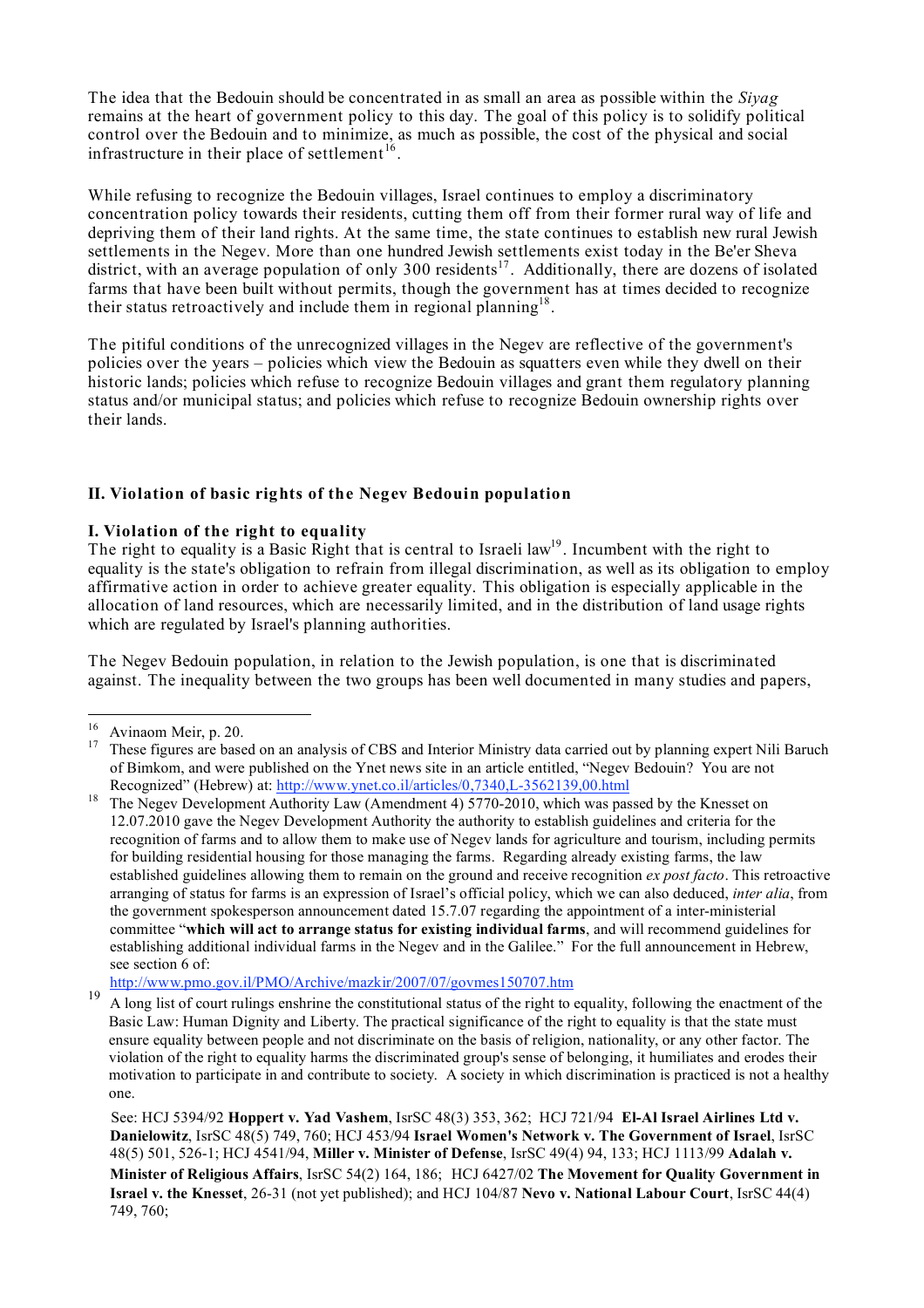and has been underscored in numerous court rulings, government decisions, state comptroller reports and other official documents. Among the areas that stand out in terms of discrimination towards Arab citizens are land allocation, planning and housing<sup>20</sup>. At the same time that the state has built dozens of rural Jewish settlements and isolated farms throughout the Negev, it continues to confine the Bedouin in the northeast Negev through a policy of population concentration, depriving them of their agricultural way of life and their land rights. Manifestations of this discriminatory policy are evident in the state's refusal to recognize the Negev Bedouin villages and in denying essential services to their residents: water, electricity, education, and healthcare.

In this context we should note the findings of the Or Commission which, in its report, assigned critical importance to the issue of land, and recommended that the state act to allocate lands to the Arab population according to the principles of equality and distributive justice. The Or Commission also acknowledged the explosive emotional aspect of the struggle over land and determined that the state is obligated to "allocate land according to the principles and perceptions of equality, as is done with other sectors<sup>21</sup>." The Goldberg Committee, too, made several significant determinations regarding the status of the Bedouin Negev<sup>22</sup>. It rejected the treatment of the Bedouin as squatters and recognized them as legitimate residents of the Negev and Israeli citizens. As such, the committee found that it is incumbent on the state to treat the Bedouin as equal citizens with full transparency, taking into consideration their needs, and involving them as partners in the planning processes that will determine their future<sup>23</sup>. The Goldberg Committee further determined that the government policy in place towards the Bedouin reflected an improper and ineffective approach to the problem<sup>24</sup>. Nevertheless, in most cases, state policy in the Negev continues to ignore these determinations.

One of Israel's most obvious violations of the right to equality is in the discriminatory planning directed against the Bedouin community. Government policy regarding Bedouin settlement has always been characterized by blatantly discriminatory planning, as expressed in the regional master plans that regulate settlement in the area. Whereas the government has employed a policy of population dispersal for Jewish settlement, their policy towards the Bedouin has been one of population concentration in as little an area as possible, by denying local Bedouin the ability to legally reside in their own villages and preserve their way of life.

As noted in Chapter I, the Bedouin were initially concentrated into a small area of the northeast Negev and were subsequently concentrated even further, when many were pressured into moving into one of the seven Bedouin townships established by the Israeli government in the sixties. Later, thanks to the persistent struggle of residents of the unrecognized villages, ten such villages were added to the ranks of Israel's legitimate communities and were incorporated under the Abu Basma Regional Council. These ten villages are currently in various stages of planning, regulation and recognition. However, excepting these ten, the state continually refuses to recognize the remaining 35 unrecognized villages and has attempted to make their residents' lives unbearable by enforcing the Planning and Building Law provisions against "illegal building": issuing fines and demolition orders, withholding essential services such as healthcare, education, and welfare services, and refusing to connect the villages to the national water and electricity systems.

The following table<sup>25</sup> illustrates the discriminatory planning policies in the Beer Sheva District:

# **Table 1: Jewish and Arab communities in the Be'er Sheva District**

|                                       | Jewish               | Arab   |
|---------------------------------------|----------------------|--------|
| Number of rural settlements           |                      | 45     |
| Total population of rural settlements | .500<br>34<br>$\sim$ | 80,000 |

<sup>&</sup>lt;sup>20</sup> **Or Commission Report** – Official Commission of Inquiry into the October 2000 Events, paragraphs 19, 27, 30,

<sup>31-45.</sup> For an English summary of the report, see:  $\frac{http://www.addalah.org/features/commission/orreport-en.pdf}{http://www.addalah.org/features/commission/orreport-en.pdf}$ <br>
<sup>21</sup> Or Commission Report, Chapter 6, paragraph 13.<br>
<sup>22</sup> Goldberg Committee Report<br>
<sup>23</sup> Goldberg Committee Report, Article 71<br>
<sup>24</sup> submitted to the Or Commission, Bimkom, p. 4, 8 (2007). See: http://www.bimkom.org/publicationView.asp?publicationId=116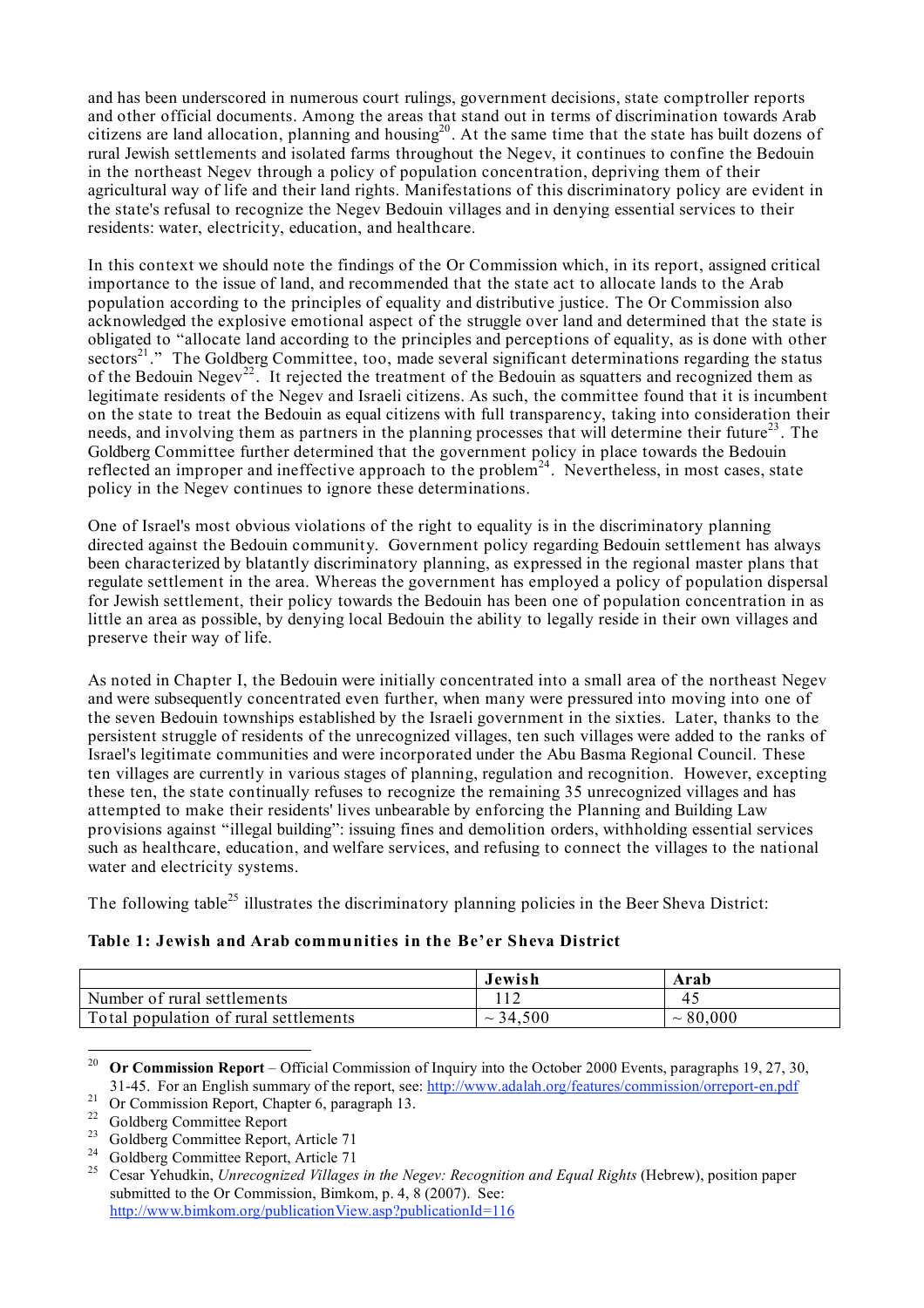| Population of smallest settlement | $\sim$ 50      | 300<br>$\sim$   |
|-----------------------------------|----------------|-----------------|
| Population of largest settlement  | .300<br>$\sim$ | 5,000<br>$\sim$ |
| Average population of settlements | 309            | 740. ا          |

Such discriminatory planning policies violate the basic rights of the Bedouin villagers, and violate their right to equality in realizing these rights. When residents of the unrecognized villages see small Jewish communities enjoying the full complement of essential services that they are denied, they cannot help but experience humiliation, feelings of abandonment, oppression, and decreased worth – which only intensifies the indignity suffered from the violation of their rights.

## **II. Violation of the right to dignity, and to housing appropriate to their way of life and culture**

The right to dignity is one of Israel's most important constitutional rights, and is enshrined in Israel's Basic Law: Human Dignity and Liberty. Human dignity includes the right to adequate living conditions and the right to preserve one's cultural character.

The Bedouin Arab population of the Negev has unique cultural characteristics. Because it is part of an indigenous ethnic and religious minority, i.e. a homeland minority, the state has the obligation to guarantee its right to preserve its culture and way of life. When state authorities, chief among them the planning authorities, seek to impose an urban lifestyle upon the Bedouin, they convey a message contemptuous of their traditional lifestyle. Through their policy of not recognizing rural Bedouin villages, the state in effect prevents the Bedouin from practicing their traditional way of life. The injury to their dignity is magnified by the fact that they are being forced to give up their traditional rural lifestyle while all around them dozens of rural communities and isolated farms are being established almost exclusively for the Jewish population. This adds insult to injury.

One of the results of the state's refusal to recognize Bedouin villages is that these villages have no master zoning plan, and consequently their residents cannot obtain building permits in accordance with the Planning and Construction Law. Accordingly, all buildings in these settlements are considered illegal, even though some have been in existence since before the founding of the state. Given this, and because of the basic human need for shelter, the Bedouin are forced to build without permits. Rather than recognizing the Bedouin communities and regulating them within regional and municipal zoning plans – which would enable residents to build their homes in accordance with the law – Israeli authorities have instead adopted a policy of home demolitions in the unrecognized villages. Between 2004 and 2006, approximately one thousand demolition orders (some administrative, some courtordered) were issued for buildings in the unrecognized villages, and about one third of those orders have been carried out<sup>26</sup>. In 2010 the state decided to triple the number of house demolitions in the Negev<sup>27</sup>.

The continued refusal to recognize Bedouin villages coupled with the state's demolition policy serves a means to pressure the local population into leaving their ancestral villages and moving into permanent settlements, i.e. the townships. Despite the severe pressures, only about half of the Bedouin have agreed to move to these permanent communities, while the rest continue to dwell in their villages despite the harsh conditions there. This illustrates that the state's demolition policy not only violates the Bedouin's fundamental rights to dignity and adequate living conditions, it is also ineffective. While the policy aims at cowing the Bedouin into submission, it has succeeded only in sowing the seeds of distrust and alienation between the Bedouin population and the government.

## **III. Refusal to recogniz e the Bedouin system of land acquisition**

Contrary to popular belief, the Bedouin are not squatters. They are residents of the Negev who have lived there for generations, and for many years have employed an organized, traditional system of property acquisition. This mechanism is still in use to this day, and is utilized by the Bedouin to record transactions, regulate costs, and resolve conflicts. This traditional system of property acquisition

<sup>&</sup>lt;sup>26</sup> Yehudkin, p. 15<br><sup>27</sup> Yagna, Yair, "Israel to triple demolition rate for illegal Bedouin construction", Ha'aretz online, 18.02.10, at: http://www.haaretz.com/print-edition/news/israel-to-triple-demolition-rate-for-illegal-bedouin-construction-1.263510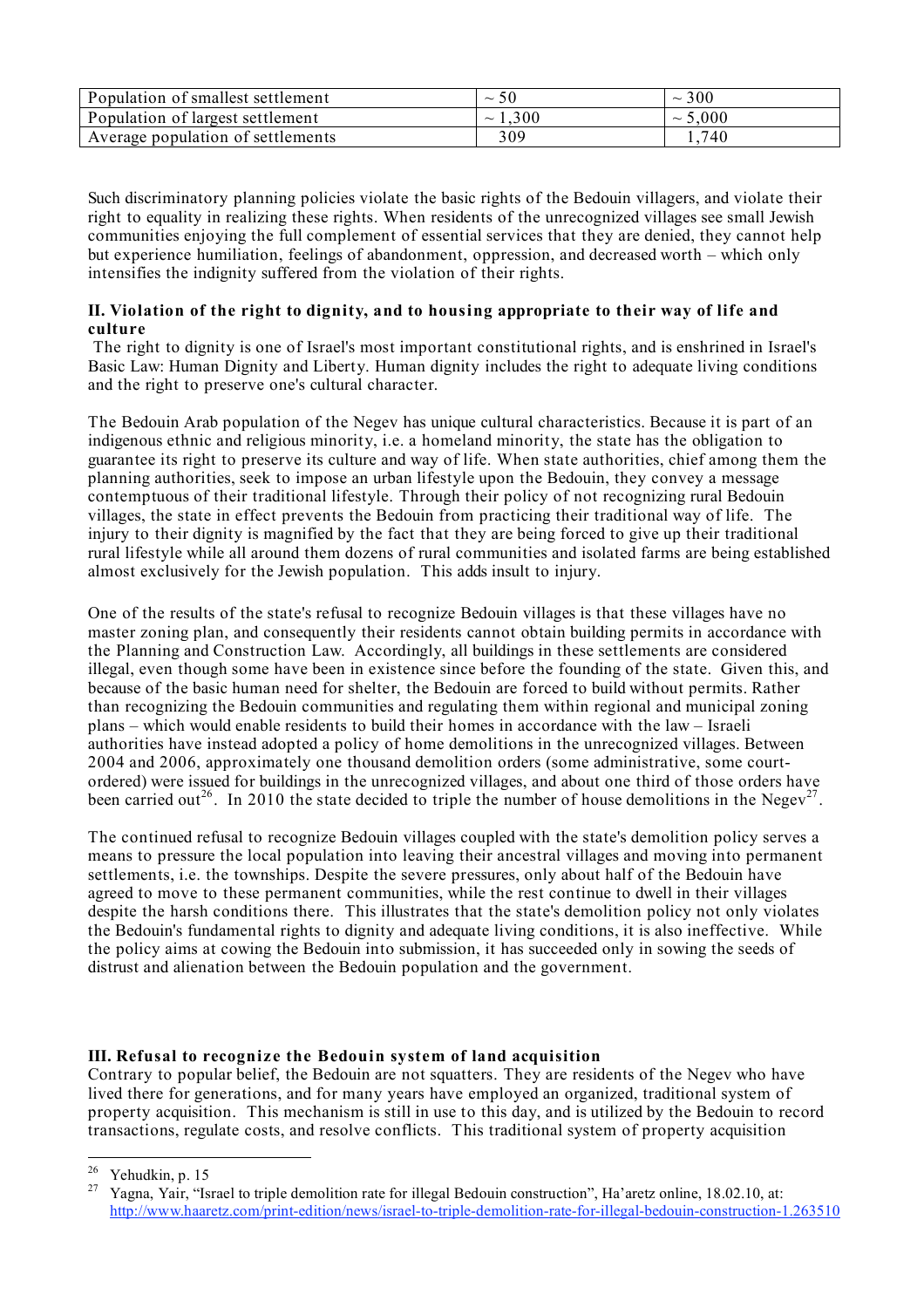evolved within the cultural and political autonomy that the Bedouin enjoyed until the beginning of the 20<sup>th</sup> century. It was affirmed and honored by Ottoman rule, British rule, and also in part by the Israeli government during the first few years of the state<sup>28</sup>. The Israeli government classified the lands held by the Bedouin until 1948 as *mawat* ("dead land" – uncultivated, unassigned, and uninhabited), and thus available for registration as "state lands." Among the arguments used to justify this decision was the fact that the lands were not registered in the official Land Registry in the name of their Bedouin owners 29 .

The classification of these lands as *mawat* denied the Bedouin their historic connection to the land and severely injured their land rights. It is our position, however, that the lack of recorded entries in the Land Registry do not necessarily attest to a lack of ownership and the land's subsequent designation as *mawat*. The Bedouin did not register in the Land Registry for both historical and cultural reasons: the Ottoman institutions of government were alien to them, some were unaware of the registry, and some feared forced conscription into the army, amongst other reasons. In particular, the Bedouin did not believe that the land could be classified as *mawat* because it was handed down to them through inheritance. Additionally, the process of land classification carried out during the British Mandate, in which many land owners in northern and central Israel were registered, was not performed in the Negev, and hence the registration mechanism was remote and inaccessible to Negev residents<sup>30</sup>.

Another major reason that the Bedouin did not record their ownership in the Land Registry stems from the existence of their own traditional system of property acquisition, which for years had been used to settle matters of property ownership among the Bedouin. This mechanism divided the land into territories divided between the various groups in the Negev. Within each territory, land was divided among families, either by historical status or by a traditional sales agreement, which the ruling Ottoman and British authorities both upheld. The Ottoman and British recognition of this ownership mechanism created the impression among the Bedouin that registration in the government Land Registry was unnecessary for the recognition and preservation of their land rights. Thus the non-registry of lands cannot be used as grounds for classifying them *as mawat*, and cannot negate the historical rights of the Bedouin to these lands that they lived on and worked for generations<sup>31</sup>.

Almost all the Bedouin land was registered in internal documents, but not in the British Land Registry. Nevertheless, the State of Israel took an entirely different approach from that of the British Mandate and the Ottoman Empire, taking advantage of the lack of official registration in order to deny the Bedouin ties to their lands and their ownership claims. The state chose to contest Bedouin ownership claims and compete with them, while completely ignoring their traditional system of land acquisition recognized by the Negev's previous rulers.

Given the legal ramifications of the government's refusal to recognize the historical rights of the Bedouin on the ground, and given the unequal power relations between the Bedouin and the state, Bedouin citizens face an almost impossible situation. The validity of their system of land acquisition, which operated for generations as an integral part of their culture and tradition, has not been recognized by the Israeli legal system and was ushered out of existence with the wave of a hand. Even when they choose to have their day in court, the Bedouin come to the table at a distinct disadvantage, not because their cause is unjust or their claims are untrue, but because they face an entire system that does not recognize their way of life, their culture, and their traditional ownership mechanisms.

The state's ongoing refusal to honor the historic land rights of the Bedouin, and their refusal to recognize traditional Bedouin ownership mechanisms represent a severe injury to the Bedouin, their property rights, their right to adequate housing, and their right to preserve their way of life which is intimately connected to the earth. Such behavior runs counter to the norms of international humanitarian law, as detailed in the following chapter.

 <sup>28</sup> Yiftachel, Oren, *Expert opinion regarding the heirs of Suleiman el-Okbi and ownership of the plot known as "Arakib 1"* – expert opinion submitted as testimony in the ongoing legal proceedings in Be'er Sheva District Court (2010) <sup>29</sup> Yiftachel, *Expert Opinion*. The state claimed that since the Bedouin had not registered the land in <sup>1921</sup> in response

to the British land accounting, and since (according to the state) there were no villages in the area during the same period, the lands were in fact *mawat* and thus were rightfully registered as state lands.<br><sup>30</sup> Yiftachel, Oren, "Towards recognition of Bedouin villages?" (in Hebrew), *Tichnun*, Vol. 6:1, p. 165, 172 (2009).<br><sup>31</sup> Yiftach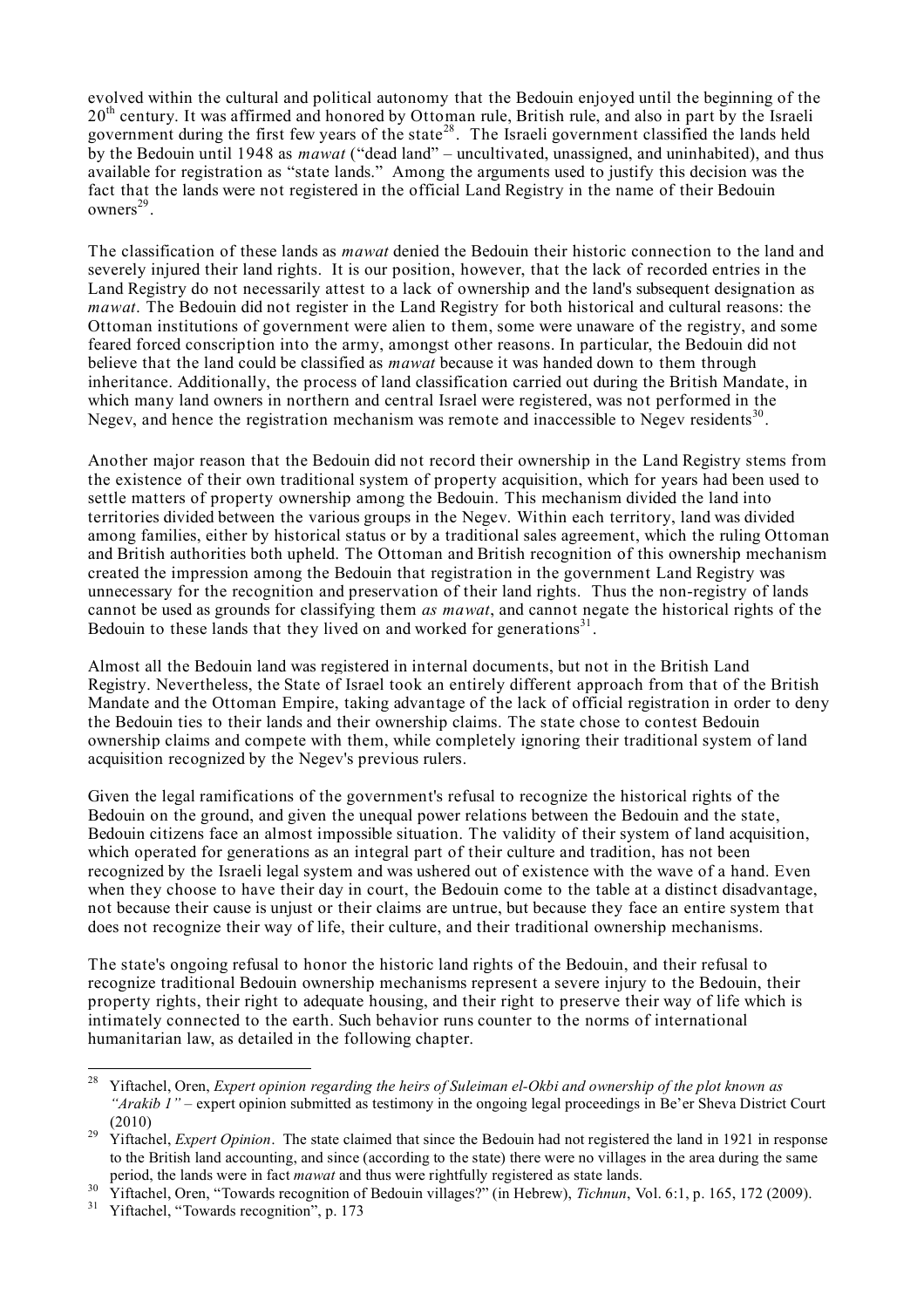## **III. Treatment of Bedouin violating international norms**

Israel's violation of Bedouin rights runs counter to the norms of international humanitarian law, which, through a number of international declarations and charters, has singled out for protection the rights of minorities in general and homeland minorities in particular. Israel is a signatory to many of these, which enshrine minorities' rights to equality,<sup>32</sup> to property,<sup>33</sup> to adequate housing,<sup>34</sup> and to the preservation of their cultural character.<sup>35</sup> Indeed, the Negev Bedouin fit the classic description of a homeland minority: a distinct population with unique religious and cultural characteristics, organized by traditional social structures and rooted by their way of life to their land, who are subject to new rule by a modern state that threatens their culture and property.<sup>36</sup> Because of their vulnerability, homeland minorities have been singled out for special protection under international humanitarian law, and these protections have been enshrined in the *United Nations Declaration on the Right of Indigenous Peoples*. <sup>37</sup> Though the declaration carries no legal obligation incumbent on the State of Israel, it does reflect the international norms regarding the rights of indigenous peoples.

These norms, as formalized in the declaration, include the obligation not to forcibly remove indigenous peoples from their lands or their living areas; and not to resettle them without their free, informed  $\frac{1}{2}$  consent and without full and fair compensation<sup>38</sup>. Additionally, indigenous peoples retain their rights to own, control, and make use of their historic ancestral lands, the territories and the natural resources that they control through their traditional ownership; and they have the right to regain those lands and resources that were forcibly taken from them<sup>39</sup>. The declaration established that states must grant recognition and legal protection to the land, territory, and natural resources belonging to, or under the control of, indigenous peoples. Such recognition should be given while respecting the indigenous people's leaders, their heritage, and their traditional ownership mechanisms. Furthermore, the Declaration enshrines the state's obligation to provide indigenous peoples with an effective mechanism to prevent the coerced transfer of property which could harm their rights as a community<sup>40</sup>. General Comment 23 to the International Convention on the Elimination of All Forms of Racial Discrimination (ICERD), adopted by the Human Rights Committee in 1997, states that racial discrimination against indigenous peoples is prevalent in various regions of the world, and that because many indigenous peoples have lost their land and their natural resources, their culture and their historical identity are consequently in jeopardy<sup>41</sup>.

The various UN committees that examine countries' compliance with human rights obligations under international conventions have repeatedly pointed out the rights violations suffered by the Negev Bedouin at the hands of the Israeli government. Over the years, the Negev Bedouin have featured in

 $32$  The right to equality is one of the most fundamental of human rights. The prohibition against discrimination appears prominently in the International Covenant on Civil and Political Rights (ICCPR) (1996) which enshrines in Article 2.1 the right to equality and in Article 26 the obligation for state laws to offer effective protection from

discrimination.<br><sup>33</sup> The Committee on the Elimination of Racial Discrimination (CERD) gave special prominence to Comment 23 regarding the rights of homeland minorities, especially regarding the ties between indigenous peoples and their

historic lands and protection of their ownership rights.<br><sup>34</sup> Article 11 of the International Covenant on Economic, Social, and Cultural Rights enshrines the right of all people to minimally adequate living conditions, including the right to housing.<br><sup>35</sup> Article 27 of the ICCPR obligates states with ethnic, religious and/or linguistic minorities to allow members of

those minority groups the right to practice their culture and religion and observe its precepts, as well as to speak their language. The ICERD broadens the protections on the rights of minorities, first and foremost homeland minorities, and grants them the right to preserve their collective culture. General Comment 23 of the CERD attributes special significance to the preservation of the culture of homeland minorities, and similarly to the ties between indigenous peoples and their lands, and to the relationship between their connection to the land and the

preservation of their culture and way of life.<br><sup>36</sup> *United Nations Declaration on the Right of Indigenous Peoples*, which was adopted by the General Assembly on<br>13.9.07.

<sup>&</sup>lt;sup>37</sup> *Idem.*<br><sup>38</sup> *United Nations Declaration on the Right of Indigenous Peoples, Article 10*<br><sup>39</sup> *United Nations Declaration on the Right of Indigenous Peoples, Articles 1, 2, and 26*<br><sup>40</sup> *United Nations Declaration on*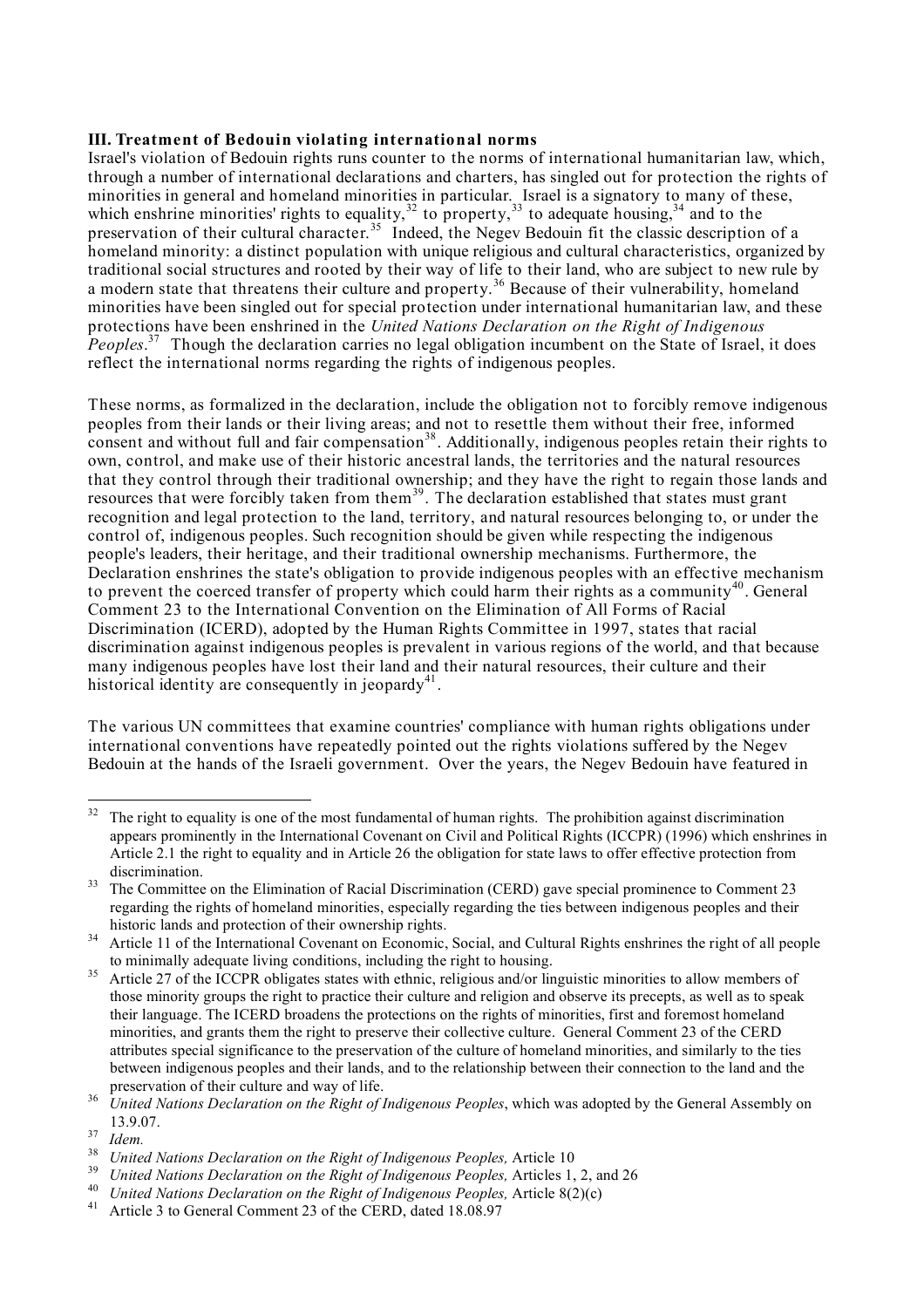almost every report of the UN committee that monitors human rights abuses in Israel. From the perspective of international law, to which Israel has committed herself, the treatment of the Bedouin represents a dark stain on a country that considers itself respectful of human rights. It was not unintentional that the various UN declarations and charters established international standards for the protection of human rights, and Israel is obligated to uphold those standards, both in its policies and in practice.

We present two examples from recent years:

The concluding remarks of the UN committee overseeing the implementation of ICERD, from March 9, 2007, serve to strengthen Israel's obligation to respect and help realize the rights of the Negev Arab-Bedouin population – namely their rights to equality, to preservation of their culture, as well as their property rights<sup>42</sup>. The committee expressed its deep concern over Israel's intention to uproot residents of the unrecognized villages and to resettle them in townships. It recommended that Israel investigate alternative options, giving special priority to recognizing the existing Bedouin villages, while at the same time increasing its consultation with village residents. The committee further called upon all nations to provide the necessary conditions so that indigenous peoples can create a sustainable economy and promote social development in accordance with their cultural values. At the same time, it called on the nations to refrain from establishing policies affecting indigenous peoples without their consultation and consent. 43

The conclusions of the UN Human Rights Committee monitoring the implementation of the International Covenant on Civil and Political Rights (ICCPR), from July 29, 2010, also make reference to the ownership rights of the Negev Bedouin. The Committee's concluding remarks include explicit mention of the Negev Bedouin (Article 24 of the conclusions)<sup>44</sup>. They express concern regarding incidents of forced eviction of the Bedouin population, and the lack of consideration given to the traditional lifestyle and needs of the Bedouin population in the planning and development of the Negev. The Committee called upon Israel, amongst other nations, to respect the rights of Arab Bedouin citizens to their ancestral lands and to ensure their access to healthcare and educational services, and to water and electricity, regardless of their place of residence, including in unrecognized villages.

## **IV. Important intermediate steps on the path to recognition**

## **A. Gradual recognition of Bedouin villages**

The Arab Bedouin have engaged in a long and persistent struggle, both in the courts and the public arena, for the realization of their civil rights and for the recognition of their villages. This struggle continues despite the injurious policies of the government directed at them and the appalling living conditions they must endure as residents of unrecognized villages. There have been some limited successes. For example, ten of the existing Bedouin villages have been brought under municipal regulation and incorporated under the Abu Basma Regional Council. These villages have been recognized by state authorities and some have even completed all the necessary planning procedures, yet they still have no running water, no electricity, and lack and other essential services. Moreover, the threat of demolition continues to hover over some of their homes. Limitation of space precludes a full description of all the various aspects of the Bedouin's public and legal struggle, so instead here we will focus on the various intermediate way-stations on the path to eventual recognition.

## **B. The right to health and education**

One of the most serious consequences of the government's refusal to recognize Bedouin villages is the resulting harm in the provision of adequate healthcare and education to residents. We don't need lengthy descriptions in order to realize the vital importance of these services and the impact that an absence or dearth of these services will have on a population.

Over the years, various petitions have been submitted with the Supreme Court regarding the lack of kindergartens, schools and medical clinics in Bedouin villages, and the inadequacy of existing services

<sup>&</sup>lt;sup>42</sup> Concluding observations of the Committee on the Elimination of Racial Discrimination: Israel (2007).<br><sup>43</sup> *Ibid.*, paragraph 25.<br><sup>44</sup> For the text of these remarks see: http://www2.ohchr.org/english/bodies/hrc/docs/C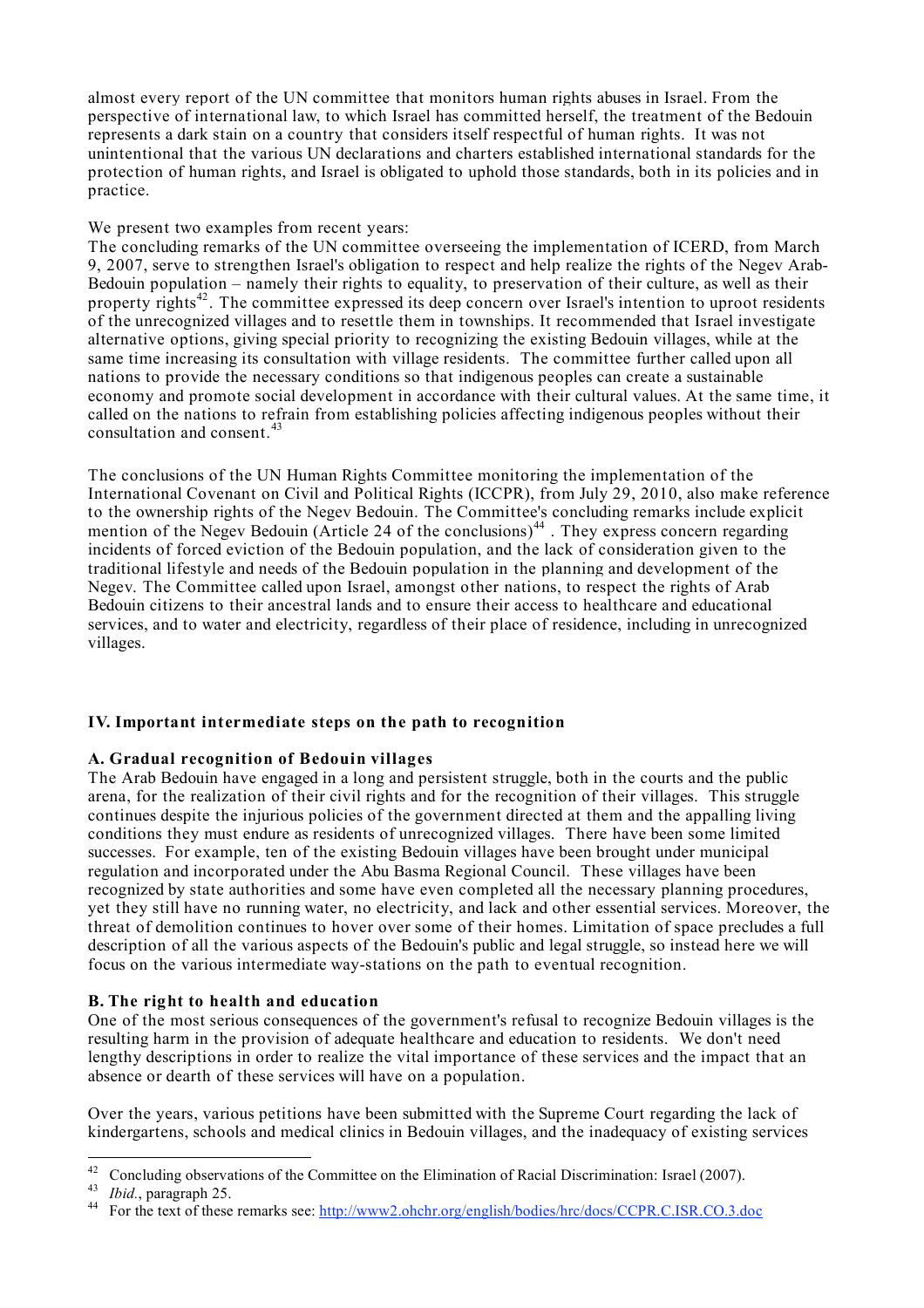(such as schools and clinics not connected to electricity or lacking proper access)<sup>45</sup>. Following these petitions and pressure from the court, the state did establish school buildings and healthcare facilities in some of the petitioning villages, while other villages remained untouched. In 2004, the National Council for Planning and Building approved a partial regional master plan, RMP 40/14/4, which allowed for the placement of mobile trailer buildings outside of the seven townships in order to provide essential services to the Bedouin population. The plan included instructions for sixteen such temporary centers to be established in a number of different villages until the completion of the planning process and approval of the detailed plan for establishing permanent Bedouin settlements, or until permanent buildings could be erected to provide these services to the local population<sup>46</sup>. In 2005, the Ministry of Education transferred responsibility to the Abu Basma Regional Council for providing educational service to the entire Bedouin population residing in unrecognized villages.

## **C. The struggle against discriminatory planning**

Another important yardstick in the struggle to achieve recognition is the battle against discriminatory planning policies, such as those described in Chapter 2 above. In 2000, a Supreme Court petition<sup>47</sup> was filed against the National Planning and Building Council, challenging the legality of the regional master plan for the southern region (RMP 14/4) for not including the Bedouin villages and not offering any settlement solutions for the Bedouin outside the seven townships. The petition sought the amendment of the plan such that rural settlements for the Bedouin would be included in it, with guidelines that would take into account, to the greatest extent possible, the needs and aspirations of the community. As a result of the petition, Israel's planning authorities committed themselves, before the Supreme Court, to come up with a fair and appropriate solution presented within the context of the Outline Plan for the Beersheba Metropolis<sup>48</sup>. The authorities further promised that rural settlements for the Bedouin would be one of the planning solutions considered, and that the issue would be decided in coordination with the local population, with the participation of Bedouin representatives and with consideration for Bedouin needs. When these obligations were not honored and the aforementioned metropolis plan continued to ignore, as it had in the past, most of the unrecognized villages, the residents of the villages together with organizations for social change (include the signatories of this document) decided to submit their principled objections to the Outline Plan for the Be'er Sheva Metropolis. Arguments regarding these objections were heard by researcher Atty. Talma Duchan, who was appointed by the National Planning and Building to investigate and report on the matter.

## **2. Principle findings of the Talma Duchan report regarding objections to the Metropolis Plan**

The findings and recommendations of the report were published in June 2010, and they contain several positive points – turning points – in the attitude of Israel's planning authorities toward the unrecognized Bedouin villages. According to the report's principle findings, the Bedouin villagers comprise a population with unique communal characteristics and a strong affinity for the area in which they reside. Any solution offered, in order for it to be practicable, must take these facts into account. The report takes another large step forward in considering the variety of settlement types that should be offered to the Bedouin villagers, and it recognizes the need to include the category of "rural settlement" in any future planning for the villages. Both in theoretical discussion of planning issues and in practice, the report recognizes the villages, and recommends that permanent status should be arranged for them. Nevertheless, a closer examination of the specific solutions offered for each individual village raises several fundamental problems, which in effect make most of the report's recommendations impracticable in their current formulation<sup>49</sup>.

The report recommends arranging planning status for additional settlements, besides those already recognized, through a new land designation termed "combined rural/agricultural zone." Within such designated areas, it will be possible to examine the possibility of recognizing existing villages or establishing new settlements. One of the principle problems of these recommendations is that they will

 <sup>45</sup> See for example: HCJ 5221/00 **Abu-Gardud v. Regional Council Ramat Ha-Negev** [decided in <sup>2000</sup> – not yet

<sup>&</sup>lt;sup>46</sup><br><sup>46</sup> Yehudkin, p. 23<br><sup>47</sup> HCJ 1991/00 **Abu Hamad vs. the National Planning and Building Council** [decided in 2007 – not yet published].<br><sup>48</sup> Outline Plan for the Be'er Sheva Metropolis, DOP 4/14/23<br><sup>49</sup> Based on an analysis carried out by planning expert Nili Baruch of Bimkom – Planners for Planning Rights (2010).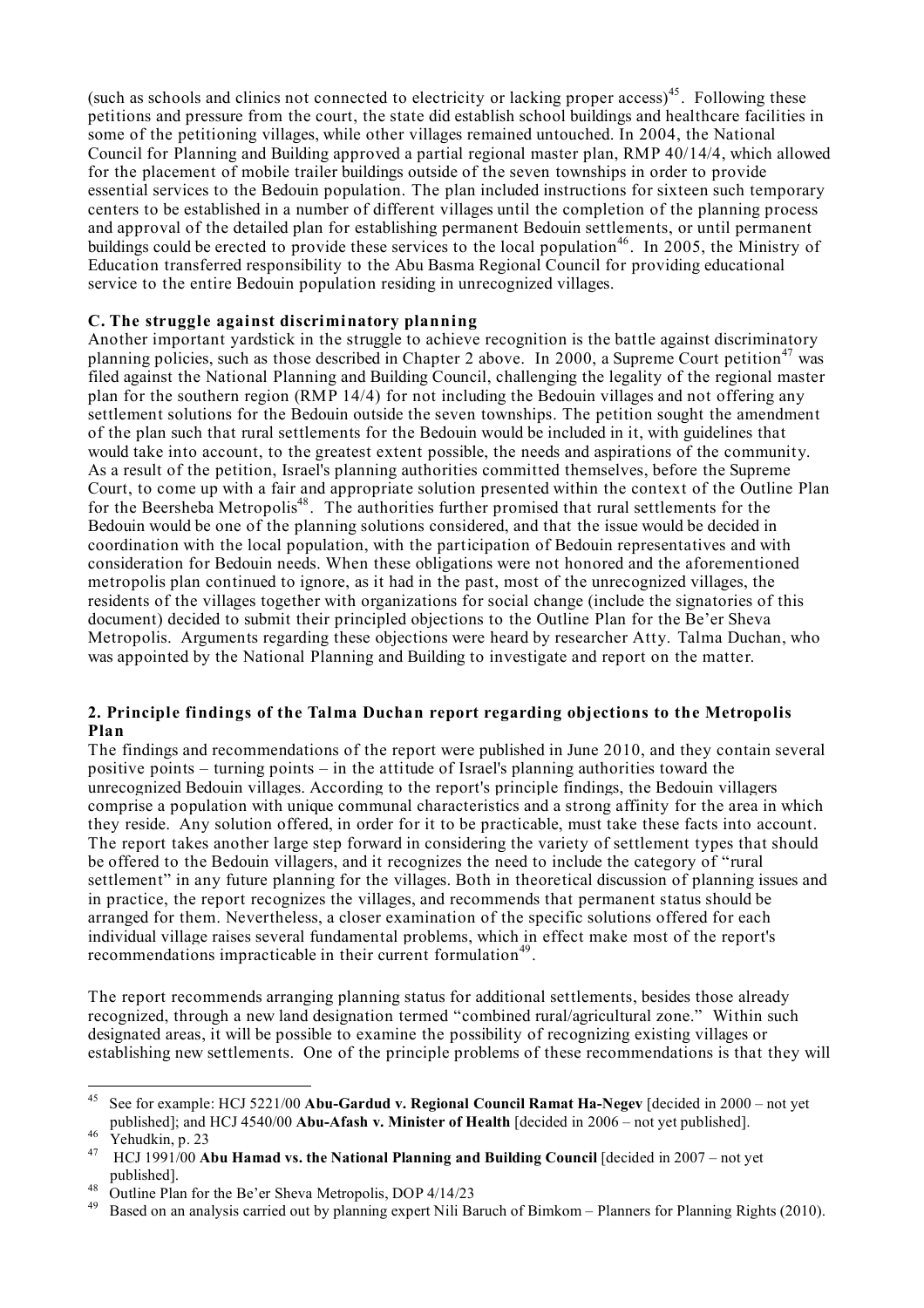necessitate the transfer of some Bedouin from where they currently reside, leaving some existing villages without any solutions at all. This is illustrated in the table below<sup>50</sup>:

| Name of Village                  | <b>Status in the</b>                               | <b>Estimate Population</b> |  |  |
|----------------------------------|----------------------------------------------------|----------------------------|--|--|
|                                  | <b>Metropolis Outline</b><br>Plan                  | (2010)                     |  |  |
| Al-Ghara<br>Al-Humrah            |                                                    |                            |  |  |
| Bir Al-Hamam                     |                                                    |                            |  |  |
| Bir Al-Mishash                   |                                                    |                            |  |  |
| Zarnoug                          | Reasonable opportunity to                          |                            |  |  |
| Za'roura                         | be recognized                                      | 19,050                     |  |  |
| Rakhamah                         | in their current location                          |                            |  |  |
| Umm-Mitnan                       |                                                    |                            |  |  |
| Dhahiyh                          |                                                    |                            |  |  |
| Um al-Mila                       |                                                    |                            |  |  |
| Hirbat Zbaleh                    |                                                    |                            |  |  |
| Al-Surrah                        |                                                    |                            |  |  |
| Al-Mezra'a                       |                                                    |                            |  |  |
| $Q$ 'tamat                       | Recognition through                                |                            |  |  |
| Ghazzah                          | transferring the entire                            |                            |  |  |
| Al-Mathbah                       | village as a community to                          | 13,950                     |  |  |
| Wadi Al-Mishash<br>Wadi al-Ne'im | a Rural-Agricultural Zone                          |                            |  |  |
| Al-Sirr                          |                                                    |                            |  |  |
| Sa'wah                           |                                                    |                            |  |  |
| Ba'at Al-Sra'ye                  |                                                    |                            |  |  |
| Umm Rtam                         | Transfer of part of the                            |                            |  |  |
| Al Bat                           | village to a Rural-                                |                            |  |  |
| Tel el-Milh                      | Agricultural Zone while<br>leaving the rest in its | 9,600                      |  |  |
| Khirbat El-Watan                 | current location                                   |                            |  |  |
| H'ashem Zanne                    |                                                    |                            |  |  |
| Al-Musa'idiyyah                  |                                                    |                            |  |  |
| Al-Mekimen                       |                                                    |                            |  |  |
| Aujan                            | Eliminating the village                            |                            |  |  |
| Twail Abu-Jarwal                 | and relocating its residents                       | 7,500                      |  |  |
| Abu Soleb<br>Al-Buheirah         | to the Bedouin townships                           |                            |  |  |
| Atir / Um al-Hiran               |                                                    |                            |  |  |
| Tel Arad                         |                                                    |                            |  |  |
| El-Arakib / Karkur               |                                                    |                            |  |  |
| Al-Grin (el-Okbi)                | No solution                                        | 3,200                      |  |  |
| Swayween                         |                                                    |                            |  |  |

#### **Table 2: Suggested solutions as per the Talma Duchan report**

The recommendations of the Talma Duchan report were partially adopted by the Subcommittee on Fundamental Planning Issues (SFPI) on  $20.7.2010$ , <sup>51</sup> when it agreed to designate the areas referred to in the report as "combined rural/agricultural zones." In specific areas of that zone, planning solutions will be provided through more detailed planning and zoning. Despite this positive development, the SFPI did not adopt those portions of the report with specific mention of the Bedouin population. As such, this represents a retreat from the report's important recommendations, which both in theory and practice recognize the Bedouin villages and seek to arrange status for them (subject to the reservations that we noted above.)

<sup>&</sup>lt;sup>50</sup> This summary was prepared by Prof. Oren Yiftachel and planning expert Nili Baruch of Bimkom.<br><sup>51</sup> Protocol #434 of the Subcommittee on Principle Planning Matters, 20.7.2010, p. 25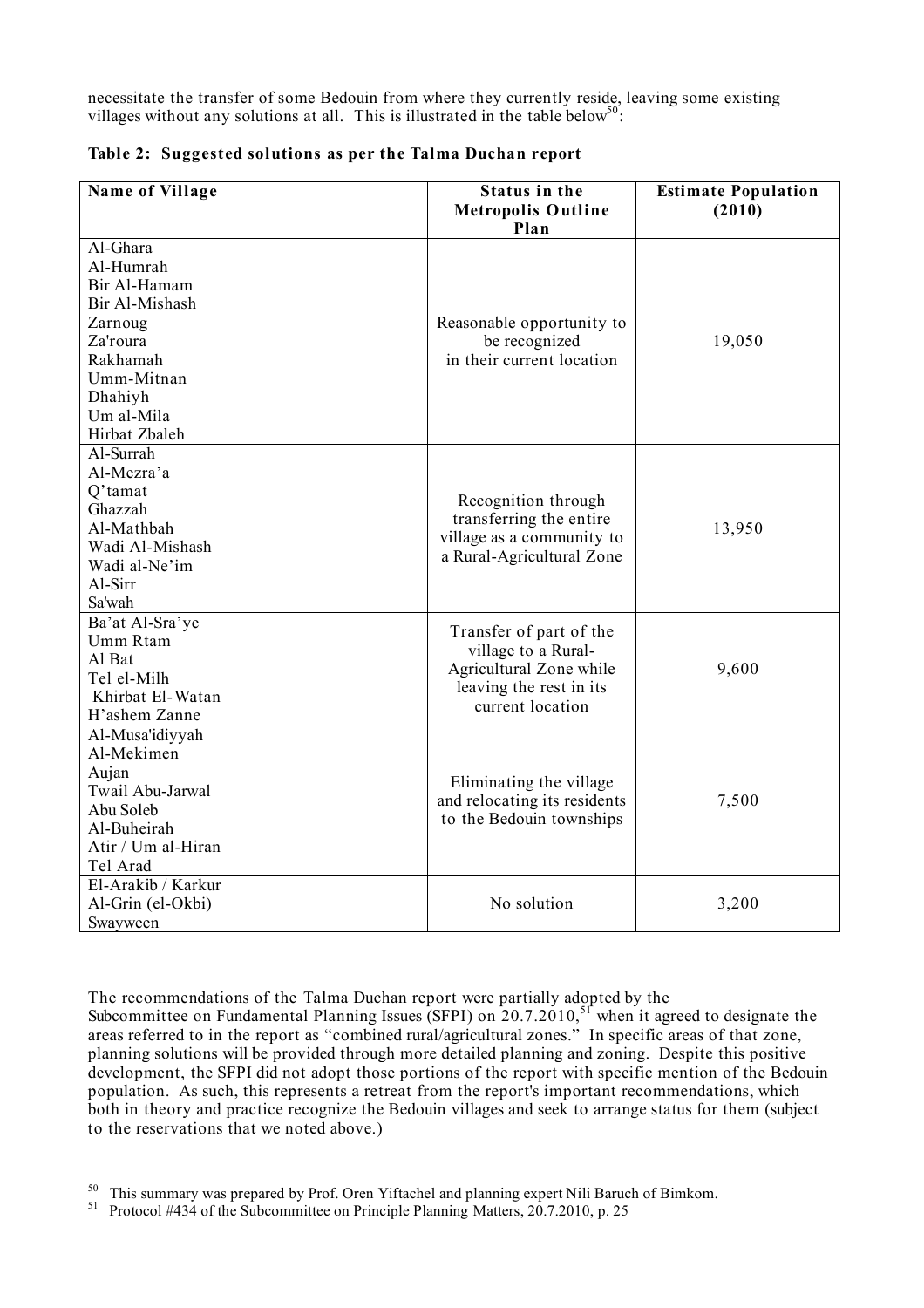**The commitments undertaken by the planning authorities in the Supreme Court to include rural settlements and involve Bedouin residents in regional planning, and similarly the recommendations and guidelines included in Talma Duchan's report are important principles that should be put into practice**. The transfer and concentration policies of the past have not only failed, they are unreasonable, discriminatory and injurious to the human rights of the Bedouin population. Any plan that seeks to evict citizens of state from their residences and to destroy their homes and villages is patently unjust, immoral and a violation of human rights enshrined by international law. In order for a plan to be workable, it must honor the distinct needs of the Bedouin population and their right to preserve their way of life by granting recognition to the villages in which they currently dwell. We should note here that we intend to continue our legal struggle against the planning authorities for as long as they continue to backtrack from the commitments they have made before the Supreme Court.

## **3. The Goldberg Committee – just another committee or a turning point?**

Many are the committees that have proposed settlement solutions for the Negev Bedouin, and we will not enumerate them all here. Unfortunately, the sheer number of committees and proposals have not translated into any substantive change in the government's policy towards the Negev Bedouin<sup>52</sup>. The Goldberg Committee, however, represents a turning point in the attitude of state institutions towards the Bedouin, and its recommendations may very well form the basis for a change of direction in government policy – specifically if the implementation committee succeeds in taking the principles outlined in the Goldberg Committee report and moving them one step forward.

## **A. Aspects of the report promoting a solution**

On a declarative level, the Goldberg Committee made several critically important statements:

- The Committee recognized that Israel's official policies toward Bedouin citizens in the Negev have been inappropriate and ineffective, and declared that Negev Bedouin must be viewed as equal citizens, that their needs must be accounted for, and that they must be involved in the planning that will determine their future<sup>53</sup>.
- The Committee recognized the Bedouin as legitimate residents of the Negev and not as trespassers or squatters<sup>54</sup>. This represents a turning point away from the common perception of the Bedouin, both in institutions of state and in the public's perception.
- The Committee recognized that the forced migration of the Negev Bedouin to the *Siyag* was one of the sources of the current conflict<sup>55</sup>. In effect, the Committee recognized that those citizens forcibly removed from their ancestral historic lands and relocated in the *Siyag* constitute an internally displaced people.

The Committee also adopted important principles regarding a desired solution for the Negev, notable among them:

- The Committee found that the primary principle to be employed in arranging Negev settlement should be **recognition** of the existing villages 56 . This a central principle of the report – recognizing the existence of Bedouin population in their current physical space. The Committee stated that "recognition of the unrecognized villages and their institutionalization, within the stipulations detailed above, will prevent the perpetuation of the current intolerable situation, with all its negative consequences.<sup>57</sup> This an extremely important recommendation, and it opens the door to a historic resolution of the conflict.
- The Committee recognized that the issue of land ownership claims lies at the heart of the

<sup>&</sup>lt;sup>52</sup> For a review of the alternatives offered to the problem of the unrecognized villages, see Yehudkin, p. 32-41.<br><sup>53</sup> Goldberg Committee Report, Article 71<br><sup>54</sup> *Idem.*<br><sup>56</sup> Goldberg Committee Report, Article 108<br><sup>57</sup>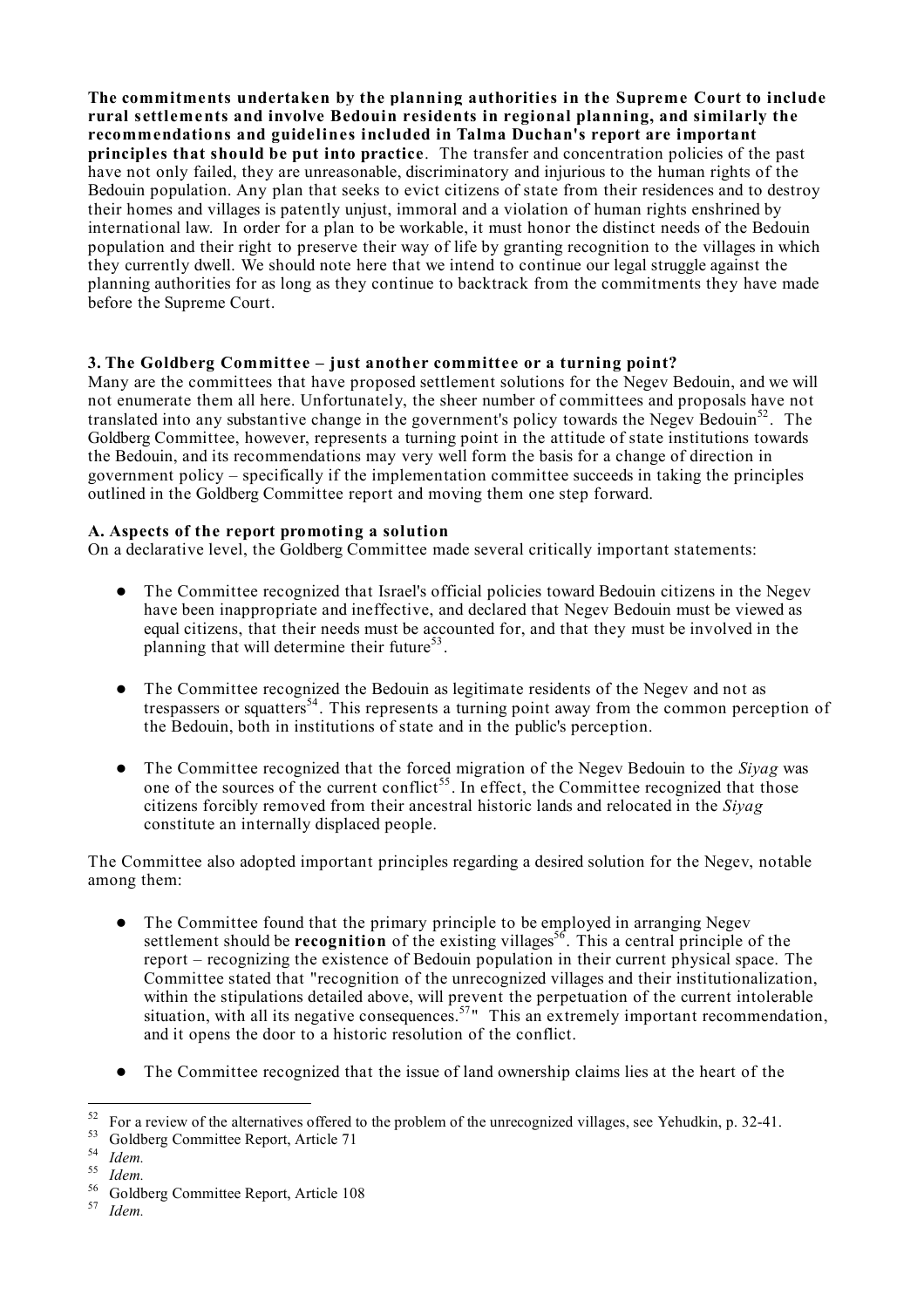Negev problem, and that without resolving this problem there is no point in any regional development efforts for any settlements – recognized, unrecognized, or in the process of being recognized. 58

- The Committee recognized the need to somehow quasi-legalize structures built without a permit, since the government will not offer any other construction solutions, and so that villagers can escape the cycle of home-demolitions and conflict<sup>59</sup>.
- The Committee recognized the need to deal with the problem systemically, instead of piecemeal with various measures through parallel channels often leading to contradictory policies. The Committee also proposed to build a mechanism for the implementation of a systematic solution $^{60}$ .
- The Committee recommended that the issue be treated as a disagreement between the government and its citizens. As such, it rejected the approach which views the conflict with the Bedouin as a clash of nationalist interests<sup>61</sup>.
- $\bullet$  The Committee recognized the historic ties between the Bedouin and the land<sup>62</sup>. This statement represents a critical turning point in the state's attitude towards the Bedouin and contradicts the official position – advanced by government officials in legal proceedings – that the Bedouin lack any intrinsic connection to the land and are trespassers squatting on state lands.

# **B. Aspects of the report hindering a solution**

- **Refraining from recognizing Bedouin ownership rights to the land** Despite the important principles that the Goldberg Committee did recognize, it refrained from recognizing the ownership rights of the Negev Bedouin to their land, choosing rather to recognize "their general historical ties to these lands." Although the committee broke unprecedented ground in acknowledging these historical ties – an admission of symbolic importance for the Bedouin whose relationship to the land they lived on and worked before 1948 had been denied by the government for decades – the principle issue of Bedouin land ownership rights was left unanswered. By all measures legal, moral, and historical, the Arab citizens of the Negev do have ownership rights to their lands deriving from customary law and tribal law, and as indigenous people who have dwelled on these lands for generations. These rights were recognized and honored by the region's previous rulers before the founding of the State of Israel. Recognition of the Bedouin's ownership rights to their lands lies at the heart of any solution.
- **Making recognition of Bedouin villages conditional on ill-defined criteria** Although the Committee stated that Bedouin villages should be recognized whenever possible, it conditioned that recognition upon four criteria<sup>63</sup> whereas no parallel criteria exist for Jewish settlements, in the Negev or in elsewhere in Israel. We believe that **using objective planning criteria, it should be possible to recogniz e all the unrecogniz ed Bedouin villages**, as detailed below. Following is a brief examination of the problematic and vague nature of the four criteria proposed by the Goldberg Committee.

## **"Minimum mass of residents"**

Israeli law does not set clear criteria for defining a place as a settlement, not in terms of minimum population nor in other terms. One of the official bodies that does use criteria for defining settlements is the Central Bureau of Statistics (CBS). According to the CBS, a

<sup>&</sup>lt;sup>58</sup> *Ibid.*, Article 26<br>
<sup>59</sup> *Ibid.*, Articles 108-109<br>
<sup>60</sup> *Ibid.*, Articles 72-73<br> *bid.*, Article 72<br>
<sup>61</sup> *Ibid.*, Article 77<br>
<sup>62</sup> *Ibid.*, Article 77<br>
<sup>62</sup> *Analysis* of these criteria is based on the response to 28.12.2008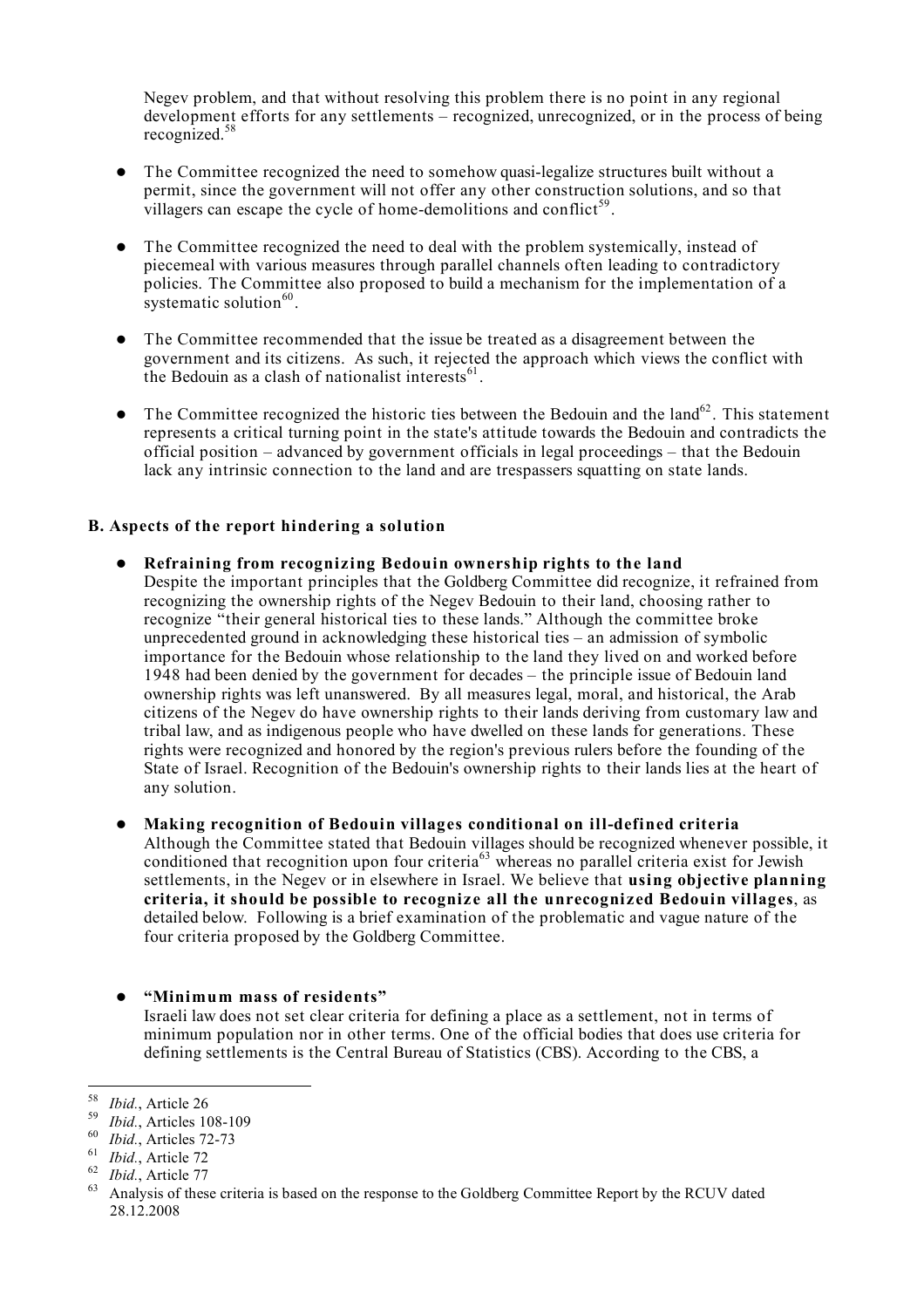settlement is a permanently inhabited community where at least 40 adults reside, where there is self-administration, where the community is not within the municipal boundaries of another settlement, and where the official planning institutions have authorized its establishment<sup>64</sup>. The National Outline Plan for Construction, Development and Conservation (NOP 35) which took effect in 2005 sets the definition of an "existing settlement" as any regional council or local authority whose plans call for at least 50 residential housing units and which does not constitute a part of another settlement<sup>65</sup>. Every one of the 35 unrecognized Bedouin villages meet the first three conditions of the CBS defining. The last two conditions are all dependent upon the formal recognition of the settlement, and as such they should not be used as preconditions for recognition. Additionally, all the unrecognized Bedouin villages meet the NOP 35 criteria of having 50 housing units.

In light of this, the Goldberg Committee's criteria of "minimum mass of residents" raises questions, as it is not grounded in any of the accepted criteria used by planning authorities, and thus does not meet the principle of equality. The committee did not determine the number representing this "critical mass" or any objective measures for determining that number, nor did it explain why there should be limitations on Arab settlements in the Negev that do not equally apply to other settlements. We recommend that any criterion applied to Bedouin settlement should, as of today, be equally applicable to Jewish settlement.<sup>66</sup> From a numerical standpoint, we see that all the unrecognized Bedouin villages are deserving of recognition, as all of them have a population of at least 400 permanent residents, and some even reach a population of several thousand<sup>67</sup>.

## **"Municipal fitness"**

"Municipal fitness" is a vague concept that, to the best of our knowledge, is not explicated in any official documents. The Arab communities in the Negev have been fit enough to sustain themselves for many years, without any government investiture and despite the government's disregard for their inhabitants and their rights. In fact, it is entirely unclear what "fitness" means in this sense, and how the criterion would apply to the unrecognized villages when it is not being applied to new communities established for the Jewish population. Such differential and discriminatory treatment has no place in Israel, and thus we recommend that this criterion be abandoned. And if special criteria are required for recognition of settlements, perhaps they should include the residents' ties to the area, the presence of a cohesive communal social structure, an organized community identity, a local leadership council, and a working system for electing the settlement's representatives<sup>68</sup>. If a community should meet all these criteria and still be proven lacking in "municipal fitness", the state should apply the same municipal arrangements prevalent in many smaller rural settlements with limited capacity  $-$  i.e. the state should assist the community in joining a statutory regional council<sup>69</sup>.

## **"That it accords with the master plan"**

This criterion is also unclear, since a master plan is not an external constraint, but the outcome of a governmental decision. If a village meets the requirements for recognition, then the master plan should be altered to match that determination, and not vice versa. If the Goldberg Committee meant that recognition of villages should be dependent upon the current master plans (which refuse to recognize the Bedouin villages or to even mark them on the map) then this condition is unreasonable. In proper planning, the existence of a settlement should take a decided priority over any other consideration – settlements should not be wiped off of the map for the sole reason that the master plan has a planned road running through it. But with this stipulation, the Committee introduces the opposite principle, that preferential status should be

<sup>&</sup>lt;sup>64</sup> http://www1.cbs.gov.il/ishuvim/ishuv2005/intro2005.pdf (in Hebrew)<br>
<sup>65</sup> http://www.mmi.gov.il/IturTabotData/tma/%D7%AA%D7%9E%D7%90%2035/tama\_35.pdf (in Hebrew)<br>
<sup>66</sup> Response to the Goldberg Committee Report by the

units, 40 permanent adult residents, and an elected council should be granted recognition. According to RCUV data, at least 400 people were already living in each of the villages. Regional Council of Unrecognized Villages, Plan to Develop a Municipal Authority for the Arab Bedouin Negev Villages – Draft for Discussion at the Steering *Committee* (1999). <sup>68</sup> *Idem.* <sup>69</sup> *Idem.*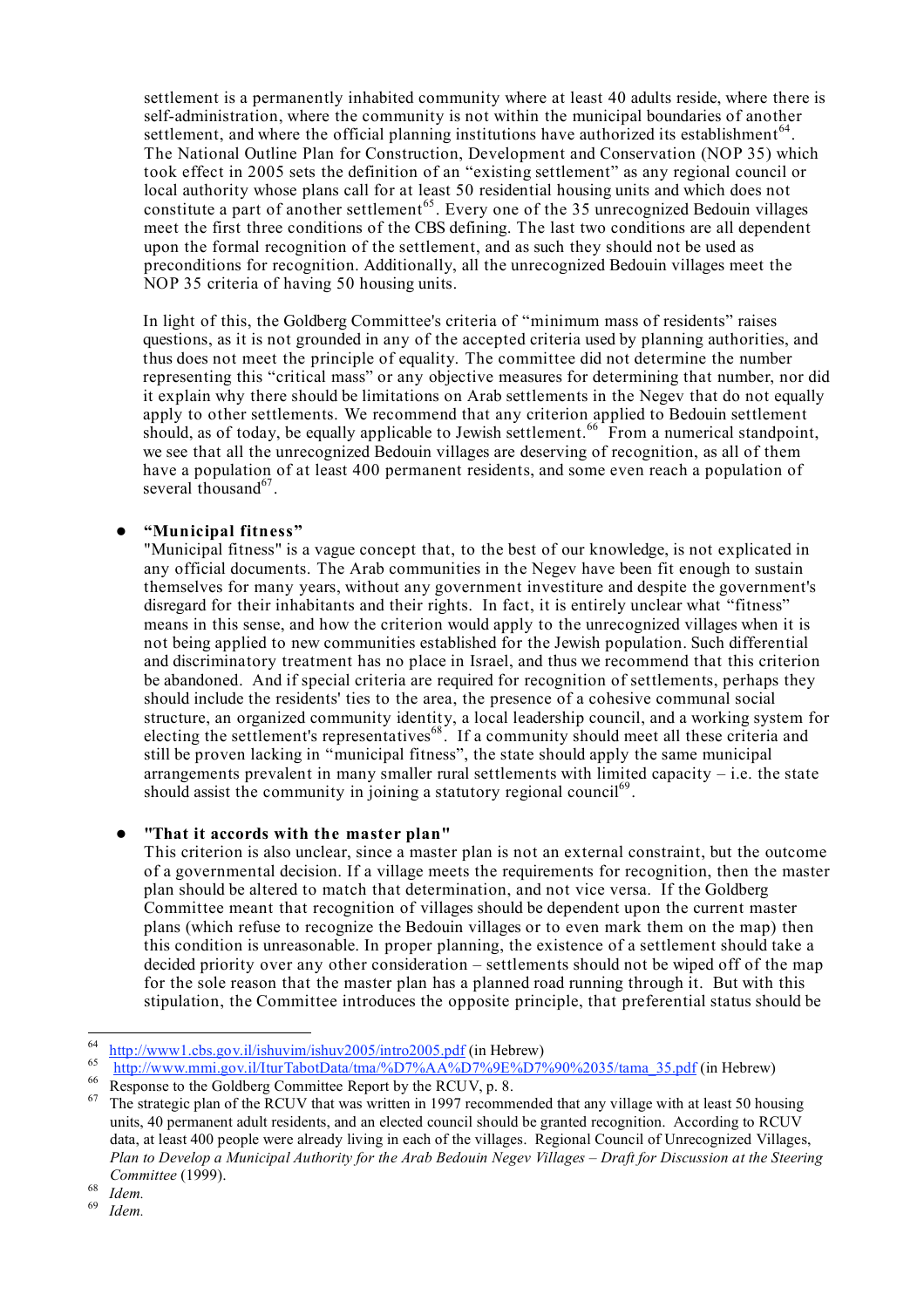given to any entity marked on the master plan map over the existing unrecognized villages. This is all the more troubling considering the planning authorities' ongoing disregard for the existence of the villages and their policy of not marking them on their maps – the very policies that led to the problem of the unrecognized villages in the first place. This recommendation of the Committee is unreasonable, and is a direct extension of the current government policy that views recognition of the Bedouin villages (and thus the rights of their residents) as the lowest of planning priorities.

It should further be noted that the regional master plan was not yet prepared at the time the Goldberg Committee report was published, and thus this condition was purely theoretical. Additionally, the master plan has been amended dozens of times, including for reasons such as adding the isolated farms in the Negev to the plan. Similar amendments could be made in the plan to include the Bedouin settlements.

## **"Any other reasonable concern"**

The Goldberg Committee report stated that the government authority chosen to regulate Bedouin settlement may determine that "a village cannot remain in its current location", for any of the reasons stated above and "for any other reasonable concern."<sup>70</sup> This formulation broadens the range of reasons for which the government could order the eviction of village residents. With these words, the committee has given state authorities additional tools and excuses for denying additional Bedouin villages recognition. As such, it undermines its initial recommendation, which views recognition of the villages as the chief avenue for solving the problem of Negev settlement. Moreover, the Committee gives far too much discretion to the same administrative bodies that forestalled progress in reaching a solution for so many years. This stipulation delegates too much authority to an appointed authority, which does not represent the local Bedouin population, in deciding the fate of Bedouin settlements<sup>71</sup>.

#### **Transfer of villages**

The Committee established rules regarding the transfer of Bedouin communities<sup>72</sup>, rules that do not exist *vis a vis* their Jewish counterparts. We staunchly reject the recommendation that a village's location may be moved, and we reaffirm that the appropriate principle for solving the problem is the recognition of all the unrecognized communities in their current locations (excepting unusual circumstances, e.g. a village too close to a source of dangerous chemical and industrial pollution such as Wadi Na'am, whose residents have agreed to relocate their community to an alternative location.)

We would like to emphasize the Committee's statement that the Arab residents of the Negev are not squatters, but legitimate residents of the area. Most of the unrecognized villages have been in their current locations since before the founding of the state, and those established afterwards were only built there because that is where the state relocated other evicted Bedouin. As such, it is the state's obligation to recognize these villages in their current locations and to guarantee that their residents have adequate access to essential services.

## **V. The ne ed for a systematic, sustainable, and just solution, and for guiding principles for recognizing Negev Bedouin villages**

The issue of Bedouin settlement is not only a legal/planning matter but one of political, social and economic dimensions with serious implications for majority-minority relations and for the entire face of the Negev. Israel's planning authorities are now faced with an historic opportunity to bring about a solution to this painful, pressing problem and to correct the years of injustice and neglect suffered by one of Israel's poorest communities.

To resolve the plight of the residents of the unrecognized villages, a systematic solution is required of Israel based on respect for human rights and the honoring of obligations under international humanitarian law that will allow for the correction of the historical injustice suffered by the Bedouin.

<sup>&</sup>lt;sup>70</sup> Goldberg Committee Report, Article 112<br><sup>71</sup> Response to the Goldberg Report by the RCUV, p. 9<br><sup>72</sup> Response to the Goldberg Report by the RCUV, p. 9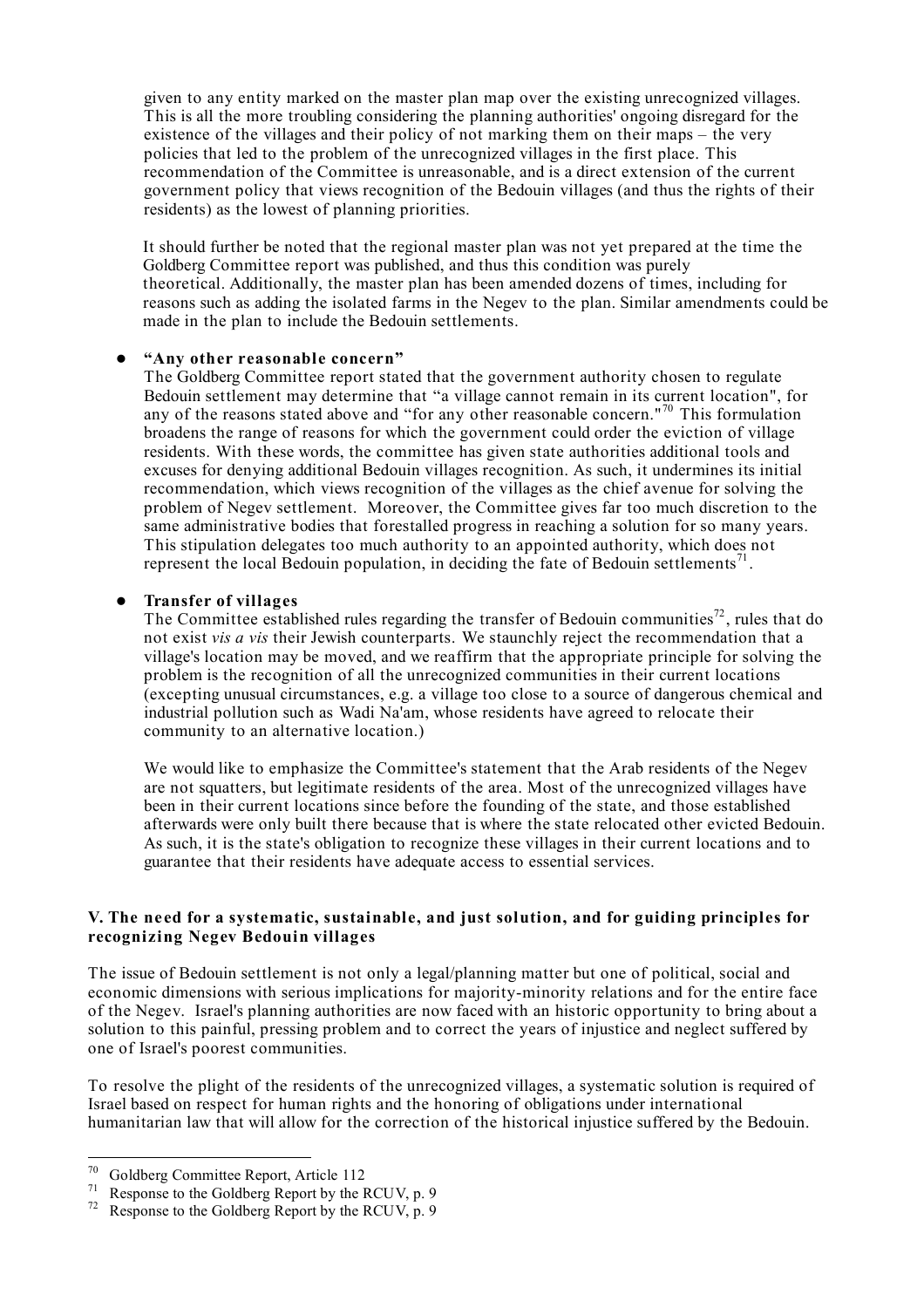Both the government and planning authorities have acknowledged the need for a general change in direction and the outline of a new policy in the matter. As mentioned above, the Goldberg Committee acknowledged that the primary solution to the regulation of Bedouin settlement lies in the recognition of the unrecognized villages<sup>73</sup>. This is the guiding principle to any proposed solution, and the state should heed it well. As detailed below, this principle can be applied with regards to all the unrecognized Negev villages. The Goldberg Committee report also acknowledges that the question of land ownership lies at the heart of the conflict and that efforts should be made to resolve it. This is a significant recommendation, and for the state to accept it, it must effectively recognize the Bedouin system of property acquisition.

Similarly, the report of Talma Duchan, whose conclusions were adopted in part by the National Planning and Building Council, advanced a discussion of planning issues whose primary recommendation was to recognize the Bedouin connection to the areas where they currently live and to strive to arrange status for these villages, insofar as possible, in their current locations.

We call upon the state to adopt these principles and those outlined below, and to take the lead in their implementation. It should eradicate the policy of Bedouin population concentration and to refrain from any solution involving the forced transfer of a community from its current location. All proposed plans and solutions should be based on the principles of equality, respect for Bedouin culture and the Bedouin way of life, distributive justice, the recognition of Bedouin's historical rights and ownership right to their lands in the Negev, and the involvement of the Bedouin public in planning decisions, as detailed below:

# **1. Legal principles**

## **A. The right to equality**

Any realistic solution to the settlement issue in the Negev must stand up to the principle of equality. To realize this principle, the state must take into account the historical discrimination and ongoing injustice suffered by the Bedouin as a result of the non-recognition of their villages and their ownership rights. The planning status of the Bedouin communities should be measured against that of Jewish communities. Any settlement solution must meet the basic test of equality in the allocation of land resources and in the different types of settlement solutions offered, and affirmative action should be employed as a corrective measure towards achieving equality in these areas. The planning authorities should enable the Bedouin to preserve their way of life and to choose the settlement types that they prefer: rural, agricultural, urban or other, just as other population groups in Israel are given the same choice.

Any solution offered must meet the standards of distributive justice. First and foremost, the state should adopt and implement the recommendations of the Or Commission regarding the equitable allocation of land resources to the Arab population<sup>74</sup>. The state must ensure that the Negev Bedouin have the same equal access to land resources as do the region's Jewish residents. As such, it cannot limit the Bedouin's living space to one specific geographic area, rather it should allow them to reside throughout the Negev and not solely in the *Siyag* area.

## **B. The right to dignity and preservation of the Bedouin way of life and culture**

Any proposed solution must take into account the lifestyle of the Bedouin, as a population with unique cultural characteristics and as an indigenous, ethnic and religious minority. The state must ensure that the Bedouin are able to realize their right to preserve their culture and live in accordance with their customs and traditions. The state must provide them with conditions that will allow for economic and social development consistent with Bedouin culture – with its deep connection to specific lands, its traditional use of land resources, and in the traditional practices that are tied to the land such as grazing cattle and agriculture. The state should respect the proprietary connection of the Bedouin to their land, and should recognize the Bedouin system of property acquisition as one of their unique cultural characteristics.

<sup>73</sup> *Idem.* <sup>74</sup> Or Commission Report, Chapter 6, paragraph 13.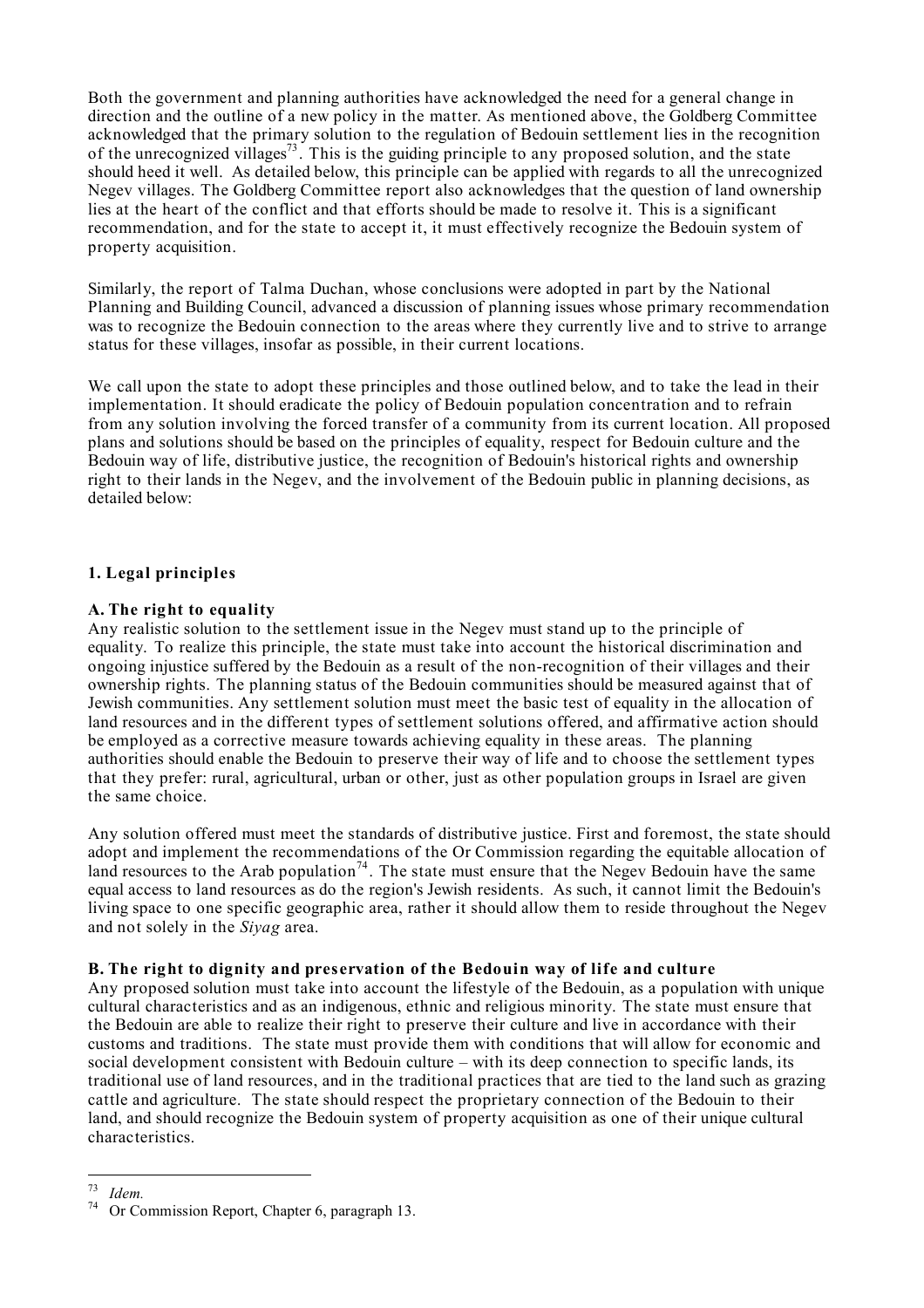## **C. The right to adequate housing**

Any solution must uphold the right to adequate housing, including adequate living conditions. The state should recognize the Bedouin villages and allow their residents a roof over their heads without the constant threat of destruction. The state should employ comparable standards for the unrecognized Negev villages as in the Negev's Jewish settlements and arrange for them municipal planning status, so that Bedouin residents will have equal access to housing, infrastructure and essential human services without the taint of ethnic discrimination. The right to adequate housing includes the right to housing that is compatible with one's culture, and thus the state should allow the Bedouin a variety of settlement-type options that fit their way of life and culture.

## **D. Participation of the Bedouin public in planning decisions**

Two of the key principles in public planning are that it must strive to promote the general public welfare and it must reflect the principles of fairness and social justice. These principles obligate the planner to give special consideration to the needs of society's weaker populations, whose choices are more limited than the general population's. Proper planning that seeks to meet these principles and fulfill this purpose must therefore take into account the needs and aspirations of its target population. It must seek ways to promote the community's welfare, give special consideration to its needs, and seek out ways to broaden the community's ability to choose and improve its quality of life.<sup>75</sup> In order to redress the discrimination in planning that the Bedouin have suffered for so many years, Israel's planning authorities must involve the Bedouin public in formulating appropriate, practical solutions that will help improve their quality of life. They must further involve the residents of the unrecognized villages in determining their own future by arriving at mutually agreed upon planning solutions.

## **E. Protection of Bedouin property and culture, and the prevention of coerced transfer of property**

Any proposed solution must be consistent with the principles of protecting the property and preserving the culture of indigenous homeland minorities. Included is the obligation to not forcibly remove indigenous peoples from their lands or their living areas; and not to resettle them without their free, informed consent and without full and fair compensation. Any solution must also recognize the Bedouin's right as a homeland minority to own, control, and make use of their historic ancestral lands, the territories and the natural resources that they control through their traditional ownership, and they furthermore have the right to regain those lands and resources that were forcibly taken from them. The state must grant recognition and legal protection to the land, territory, and natural resources belonging to, or under Bedouin control, all while respecting their leadership, their heritage, and their traditional ownership mechanisms. Accordingly, the state must provide the Bedouin with an effective mechanism to prevent the coerced transfer of property which could harm their rights as a community.

## **F. Recognition of Bedouin proprietary system**

The Bedouin traditional land acquisition system exists and is still in practice to this day. The Bedouin have always had a clear concept of proprietary territorial rights, and until the establishment of the state there were well-documented land transactions. The state must recognize the Bedouin's traditional property rights to their historic lands without competing for those same rights. Recognition of this traditional system of land ownership lies at the heart of any solution to the Negev settlement problem, and only through this recognition will we be able to correct the historical injustice and guarantee equal rights for the Bedouin citizens.

**2. Recognition of Negev Bedouin villages on the basis of objective planning standards 76** As mentioned above, any workable solution to the problem must be based upon the recognition of the unrecognized villages in their current locations. In terms of planning, historical and social concerns, the appropriate criteria for granting recognition to any settlement should be: settlement size, the historic ties of residents to the place, a socially cohesive communal structure, andthe Physical Layout of the

 <sup>75</sup> From the Supreme Court petition in **Abu Hamad vs. the National Planning and Building Council**, p. 23-25. The

full petition (in Hebrew) can be found on the ACRI website:  $\frac{www.acri.org.il/story.aspx?d=458}{Yehudkin, p. 7-9}$ . These principles constitute some of the guiding planning principles for Arab settlement in the Negev and for recognizing those settlements, which form part of the alternative master plan of the RCUV written in cooperation with Bimkon. The alternative master plan has not yet been published.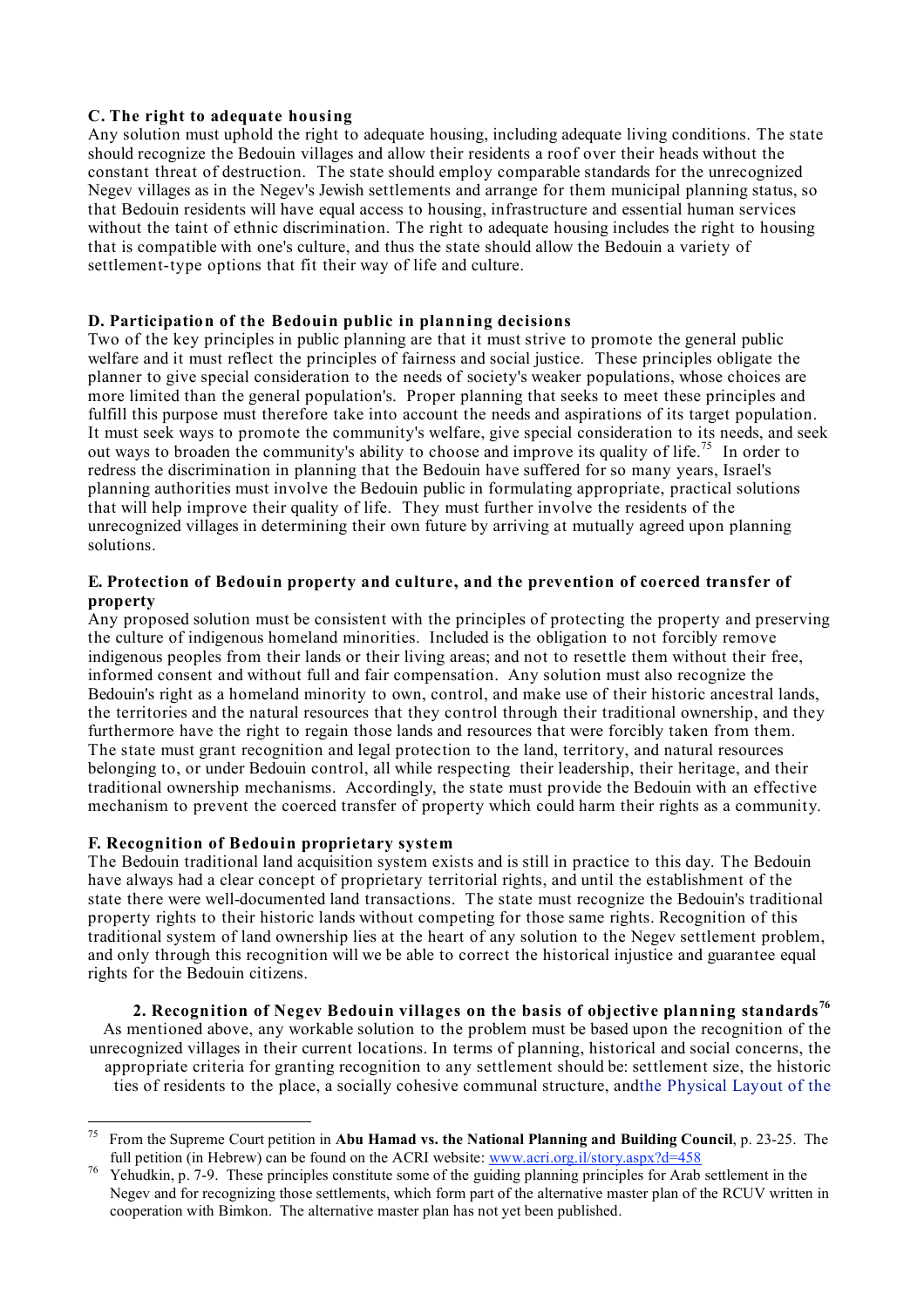Village . Under these criteria, all 35 of the unrecognized villages meet the requirements for recognition.

## **A. Siz e of settlement or community**

The government of Israel is the only body that can decide whether or not to establish new settlements, and to this end Israel's planning and development authorities are subject to the government's authority. For this reason, there are no clear criteria regarding minimal population for granting recognition to a new settlement. As mentioned above, the CBS does determine that a "settlement" is a permanently inhabited community where at least 40 adults reside, where there is self-administration, where the community is not within the municipal boundaries of another settlement, and where the official planning institutions have authorized its establishment<sup>77</sup>. From a planning perspective, the National Outline Plan for Construction, Development and Conservation (NOP35) which took effect in 2005 also asks the question of what constitutes a settlement. The NOP35 represents the considered and agreed-upon basis for planning and development in Israel over the upcoming years. NOP35 differentiates between three types of settlements: "existing settlements", "rural settlements" and "new settlements." An existing settlement is defined as any regional council or local authority whose plans call for the building of at least 50 residential housing units and which does not constitute a part of another settlement. A rural settlement is any settlement that numbers less than 2,000 residents as of 1995 and which was not a part of another settlement or local authority at the time. A new settlement is a place designated for residential housing, and which is not part of an existing settlement, without any criteria regarding population size<sup>78</sup>.

The approach embodied by NOP 35 is relatively new. NOP31, which was in force until the approval of NOP35 included a much broader definition for the term "urban or rural center." Such was the name of a place meant for concentrating residents, whether it was recognized as a settlement or not by the local authorities<sup>79</sup>. NOP31 further determined that it was possible to expand an existing settlement with less than 50 housing units without concern for whether or not it was recognized<sup>80</sup>. That is to say that until two years ago, a settlement could be defined as a place where people lived, even if it had less than 50 residential homes, regardless of whether it was recognized by planning criteria or its status recognized by local government laws.

The unrecognized Bedouin villages meet all the objective criteria defined in NOP35, NOP31 which preceded it, and the CBS's guidelines, in terms of its permanent population, population size, number of resident adults, and number of residential units. The remaining criteria (inclusion in master plans, recognition by the authorities, being outside the jurisdiction of another settlement) are the products of governmental decisions, and they stem from the formal recognition of the settlement by state authorities. Today there are 46 Bedouin settlements in the Negev that meet these criteria. In every one, there reside between 400 and 4,800 people.

# **B. Residents' ties to the location**

For decades, 45 Bedouin villages have remained in their same location, and no one can doubt the ties that villagers have developed to those lands. But while the government has denied those villages recognition since the birth of the state, there has been a parallel discriminatory process of building new settlements meant for an exclusively Jewish population. These Jewish settlements enjoy the full complement of necessary infrastructure and essential services, while the Bedouin population living in nearby unrecognized villages enjoy no such services.

# **C. Communal social structure and social cohesion**

The unrecognized Bedouin settlements are characterized by a cohesive communal social structure. Residents have a unique local identity that rests primarily on family divisions rather than on tribal membership. The villages are arranged in a communal/spatial configuration that has evolved and developed over generations of living together. Each village has its own local council that is responsible for the needs of all its residents. The existence of these councils is proof of the solidarity and cohesion of the population, and of its ability to organize in the name of mutual interest. This clearly meets the criterion of self-administration in the CBS definition of a settlement.

<sup>&</sup>lt;sup>77</sup> Central Bureau of Statistics,  $\frac{http://www1.cbs.gov.i1/ishuvim/ishuv2005/intro2005.pdf}{\text{NOP/35}}$  (in Hebrew)<br><sup>78</sup> NOP/35, Plan Instructions, p. 4, Article 5 ("definitions").<br><sup>79</sup> NOP/31, Plan Instructions, Article 4.1 ("definitions").<br><sup>80</sup>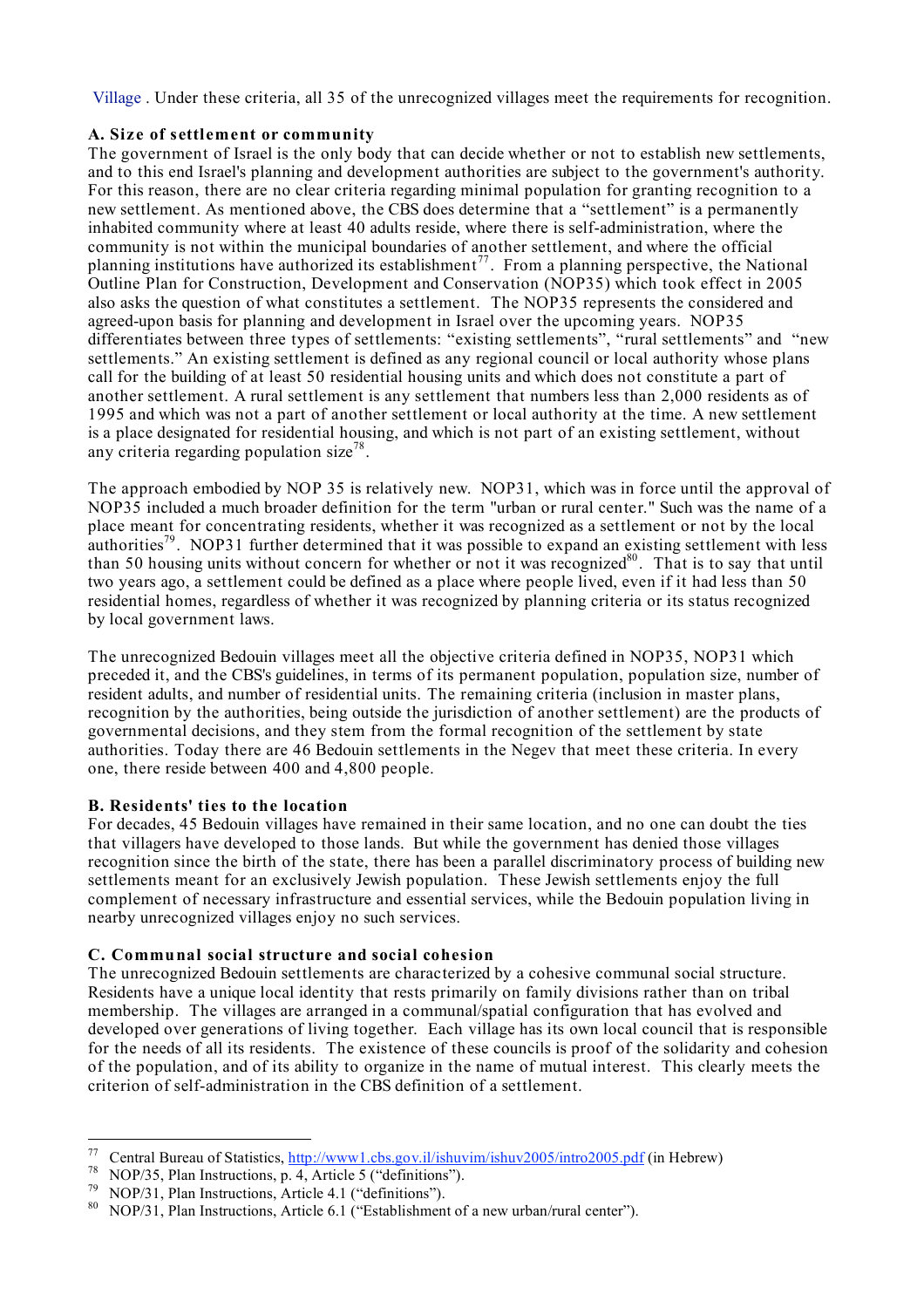One of the goals of public planning is to organize space in such a way that allows for different uses of the land for the benefit of the public, while regulating the private uses of that same space. A detailed zoning plan of a settlement creates an organized system of different land usages including, at the most basic level, residential areas, a system of roads, areas for public buildings, and commercial areas. **In the unrecogniz ed Bedouin villages, the various land usage designations are clearly assigned with careful order.** Although these villages have undergone self-development for many years, with no planning help from the government, they nevertheless function as full-fledged settlements in every sense of the word. They have clear and agreed divisions between residential areas, public areas with buildings for the benefit of the entire community, and agricultural areas, that are connected to one other via an internal road network. All these create a functional spatial system, as in any other village or town.

## **3. Creating a variety of settlement models**

Using the objective criteria for granting villages recognition, each village should be further examined to determine the most appropriate settlement model for it from a municipal and organizational standpoint. The appropriate solution for each village should be determined only after a detailed examination of the village's characteristics, on the basis of its spatial characteristics, potential for development, and the preference of its residents<sup>81</sup>. The population should be given the choice of a number of different settlement models with various rural, agricultural and communal properties.

## **4. Alternative master plan for the unrecogniz ed villages**

Over the last two years, the RCUV, together with Bimkom, has been actively preparing a new master plan for the unrecognized Bedouin villages of the Negev. This alternative to existing plans is in the final stages of completion and will be soon published, with six chapters and hundreds of pages of background, analysis, expert opinions and concrete proposals. The goal in preparing the plan was to present a professional outline for the planning and development of the greater Be'er Sheva area utilizing the principles of equality, recognition, and human rights, agreed upon by the Bedouin residents of the unrecognized villages, and which can serve as a basis for future sustainable development. The plan seeks to ensure a dignified and egalitarian future for the Bedouin villages and their 90,000 residents in place of the poverty, neglect, and chronic under-development that they currently face. This goal can only be achieved through implementing the meta-principle of all professional public planning – planning for the community and with the input of the community – and with the implementation of the Goldberg Committee's recommendation "to recognize as many villages as possible."

This master plan offers realistic and professional ways to encourage rational development for all 45 Bedouin villages counted by the RCUV in 1999. The core of the plan concerns the 35 as yet unrecognized villages. By the year 2030, the target year of the program implementation, the population of these villages will reach a projected 209,000 residents out of a total population of 440,000 Bedouin residents in the greater Be'er Sheva area.

All the villages included in the plan far exceed the minimum settlement size as defined by the Israeli planning system, and they represent communities that have coalesced over many years of living together. The plan utilizes the same guiding planning principles used in the planning and zoning of Israeli rural settlements, in order to create a fair outline for the development of each and every village. **These guiding principles present no objection to the recognition of all the villages,** and the current location of the villages do not in any way harm the needs of the greater public.

The plan puts forward a process that will recognize all the Bedouin villages **in their current locations** (excepting a few cases where the village residents would prefer to relocate due to external constraints) and would provide for them the infrastructure and services that are enjoyed by all other citizens of state. The recognition of the villages in their current location is **preferable to the government plan** which is based on a policy of transferring tens of thousands of people, since the former is based on the strong historical connection between the villages and their lands and would ensure their long-term rational development. The plan would further save a tremendous amount of

 <sup>81</sup> Yehudkin, p. 9.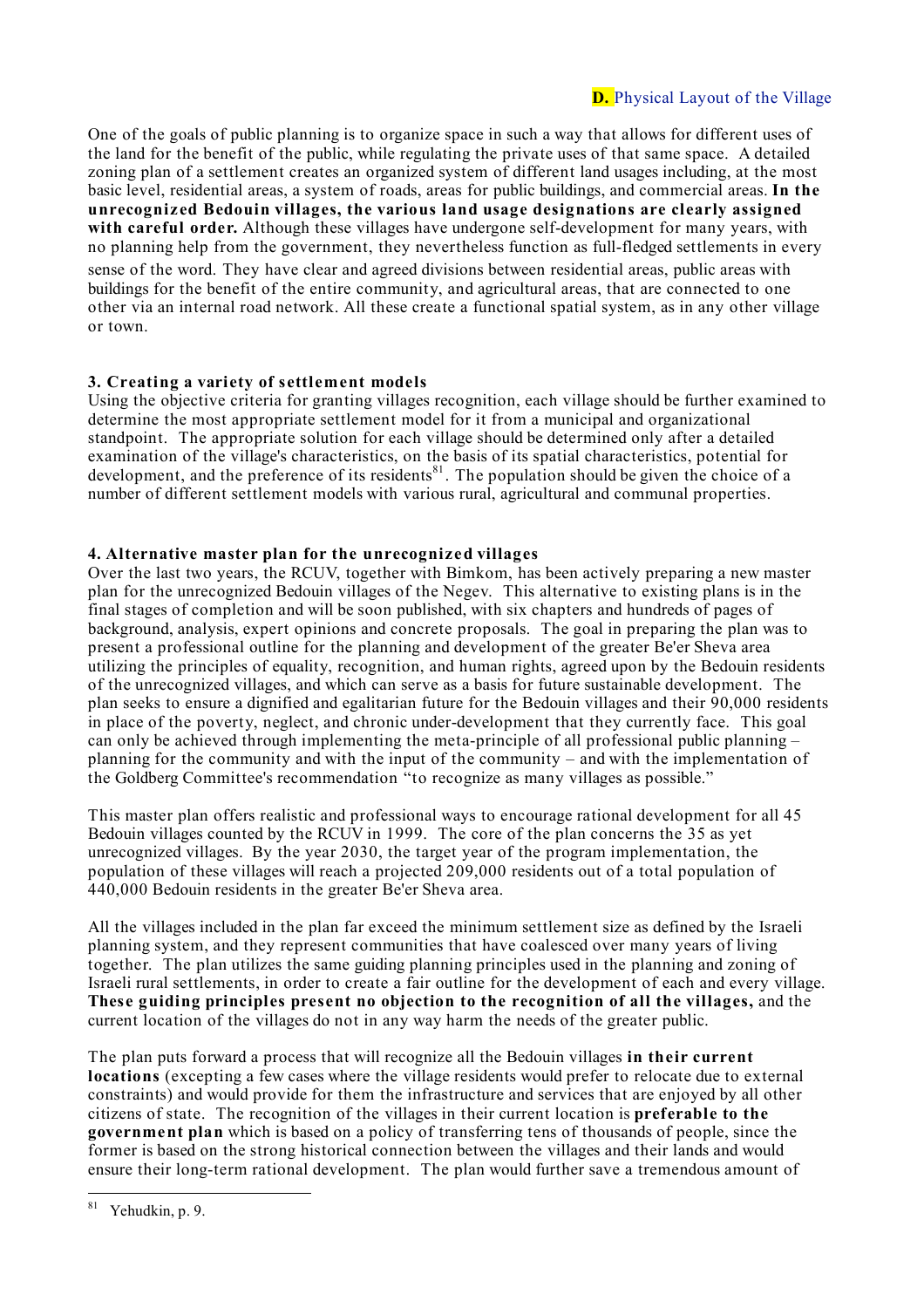resources necessary to change the regional geography and to enforce that change; it will prevent the deepening conflict between the state and its Bedouin citizens; it will benefit the Negev's Jewish population with orderly spatial arrangement of settlements; and as mentioned above, it is the most correct method for implementing the Goldberg Committee's recommendations.

The plan makes further recommendations regarding the future of the region on three levels: the regional, the local, and the administrative. At the regional level **it offers a reasonable municipal/administrative solution for every village**, either by incorporating it into a neighboring town, or by creating "clusters" of villages, or through recognizing them as independent settlements within the framework of the larger regional councils. The program also charts out a regional strategy for economic development along three geographic axes – north, east, and south – along which public institutions and commercial areas should be built and public transportation lines added. The size of the village grids will be determined similarly as in allocating lands for Jewish rural settlement, and will require the additional allocation of some 60,000 acres to the villages by the year 2030. Most of the lands that will be appropriated to the villages will be designated as agricultural lands and open lands. The villages will be incorporated within three regional councils and will be connected to civilian infrastructure while maintaining a system of self government.

At the local level, the plan seeks **to recogniz e the Bedouin village as a distinct type of settlement,** like the *kibbutz* or *moshav,* which can be encoded into the Israeli planning system. Such recognition will give expression to the logic and historical development of the structure of the Bedouin village, and will find ways to tailor it to the requirements and constraints of life in the 21st century. To this end, the plan sketches out **a model for the development of the Bedouin village**, the first of its kind. This model is based on the relationships between communities and their living spaces; the long-standing traditional system of land inheritance divided between tribal factions ("aeilah") and extended families ("qom"); and the location and function of the land, roads and public institutions.

The plan demonstrates how these villages can be developed using criteria of population density and land usage that are accepted within national outline plans and tailored to the Bedouin understanding of spatial planning. The result is rural planning that makes use of existing development patterns as its starting point, and which seeks to "thicken" future development and organize it in such a way that **will create sizeable neighborhoods, large enough to pass the threshold for receiving the full complement of civilian services.** This model also presents the possibility of building expansion neighborhoods in existing settlements and arranging remote clusters of Bedouin groups, and it outlines the desired development of these settlements in terms of roads, public institutions, and open spaces.

On the administrative level, the plan recommends that the state, as a national priority project, should establish a **special planning system** focused on the fast-track recognition of the Bedouin villages and their subsequent planning and zoning. To this end, it should establish a "Committee for Planning Bedouin Communities" under the authority of the Regional Planning and Building Committee, with significant representation and involvement of village residents, professional and academic public planning experts, and representatives of government authorities, including the Authority for Organizing Bedouin Settlement.

This proposal includes an eight-stage process, which will lead the Bedouin villages from their current state of neglect and marginalization to full recognition with a road map for future development and prosperity. The future Committee for Planning Bedouin Communities will employ teams with the authority to give fast-track approval to national outline plans that include the newly recognized Bedouin villages. These teams will work closely with communities to create clear and agreed-upon zoning plans, which will arrange Bedouin habitation on the principles of development, population density, and proper infrastructure for rural communities as is commonly practiced throughout Israel, while taking into account the unique properties of Bedouin village development. This will set the Bedouin villages on the high road to development and prosperity, and **will benefit all the residents of the region, Jews and Arabs alike.**

## **VI. Summary**

Israel's Negev Bedouin citizens have suffered severe discrimination and have borne its consequences for 63 years. This situation, in which one population has been clearly and blatantly discriminated against in comparison to the Jewish population, is intolerable and unacceptable. At the hands of the state, the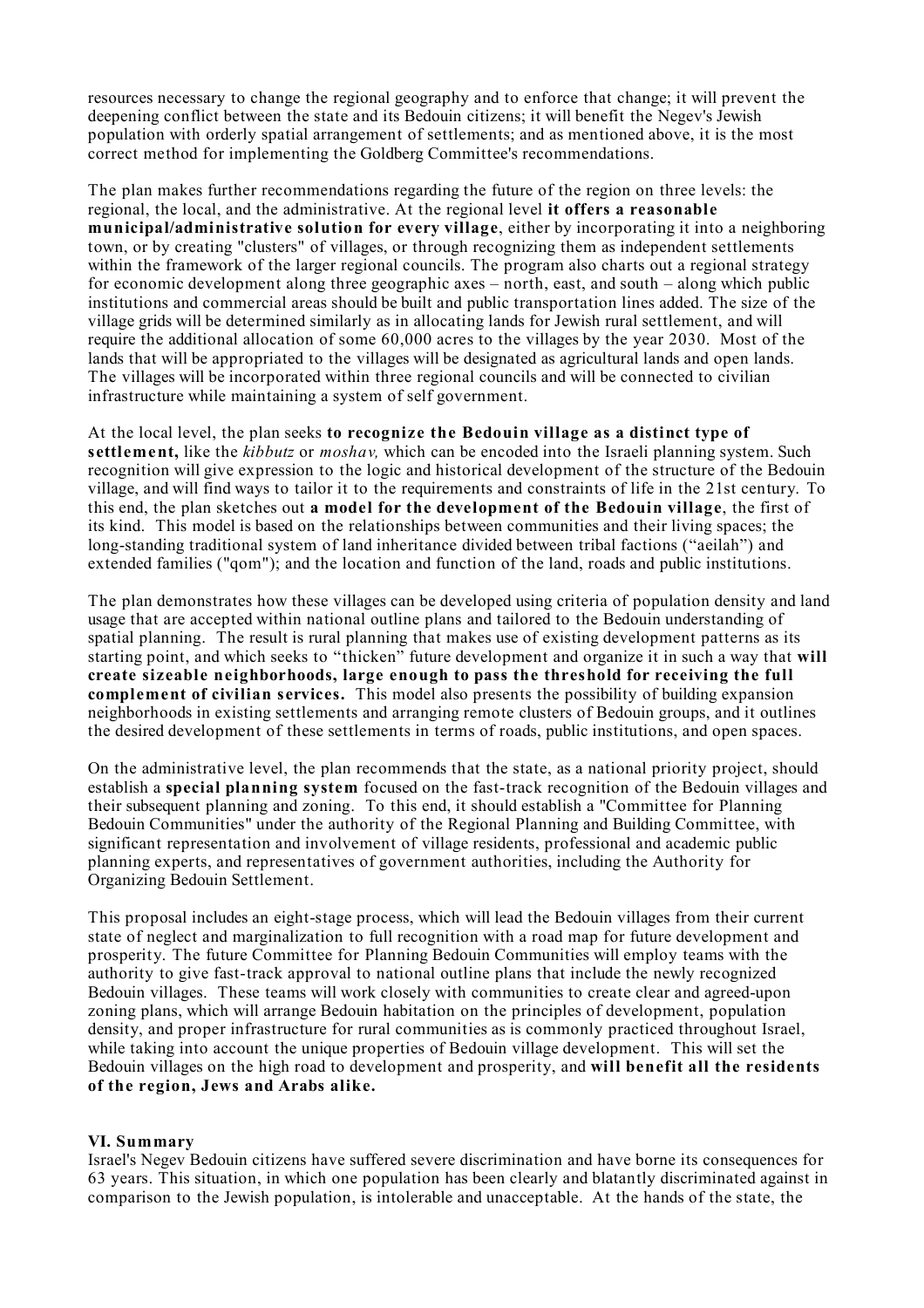Bedouin have been subjected to discrimination in the allocation of land resources, in planning and housing, in the non-recognition of their villages, in the denial of essential services to their villages, and in the state's refusal to recognize their traditional land ownership mechanisms. Various state authorities, including the implementation team of the Goldberg Committee's recommendations, now face an historic opportunity to bring about a resolution to one of Israel's most painful examples of ongoing, systematic human rights violations, and to correct the historical injustice and ongoing neglect suffered by one of Israel's weakest populations.

If the state wishes to end its ongoing conflict with the Negev Bedouin and to alleviate the plight of the residents of the unrecognized villages, it must adopt a systematic, holistic solution based on respect for the human rights of the Bedouin population. It must grant recognition to all 35 unrecognized Negev villages in their current locations, through the objective planning criteria cited above and it must grant recognition to the traditional Bedouin ownership mechanisms. These are the two basic conditions that underlie any solution to the conflict and will bring about its proper resolution. The alternative master plan outlined in this paper incorporates all these principles and should serve as the basis for any solution.

State authorities must act with transparency and in partnership with the Bedouin public in determining solutions to the problem. They must refrain from any solution that is one-sided or that involves the forced transfer of the local population. Any solution that does not stand up to the principles detailed in this paper should be automatically rejected.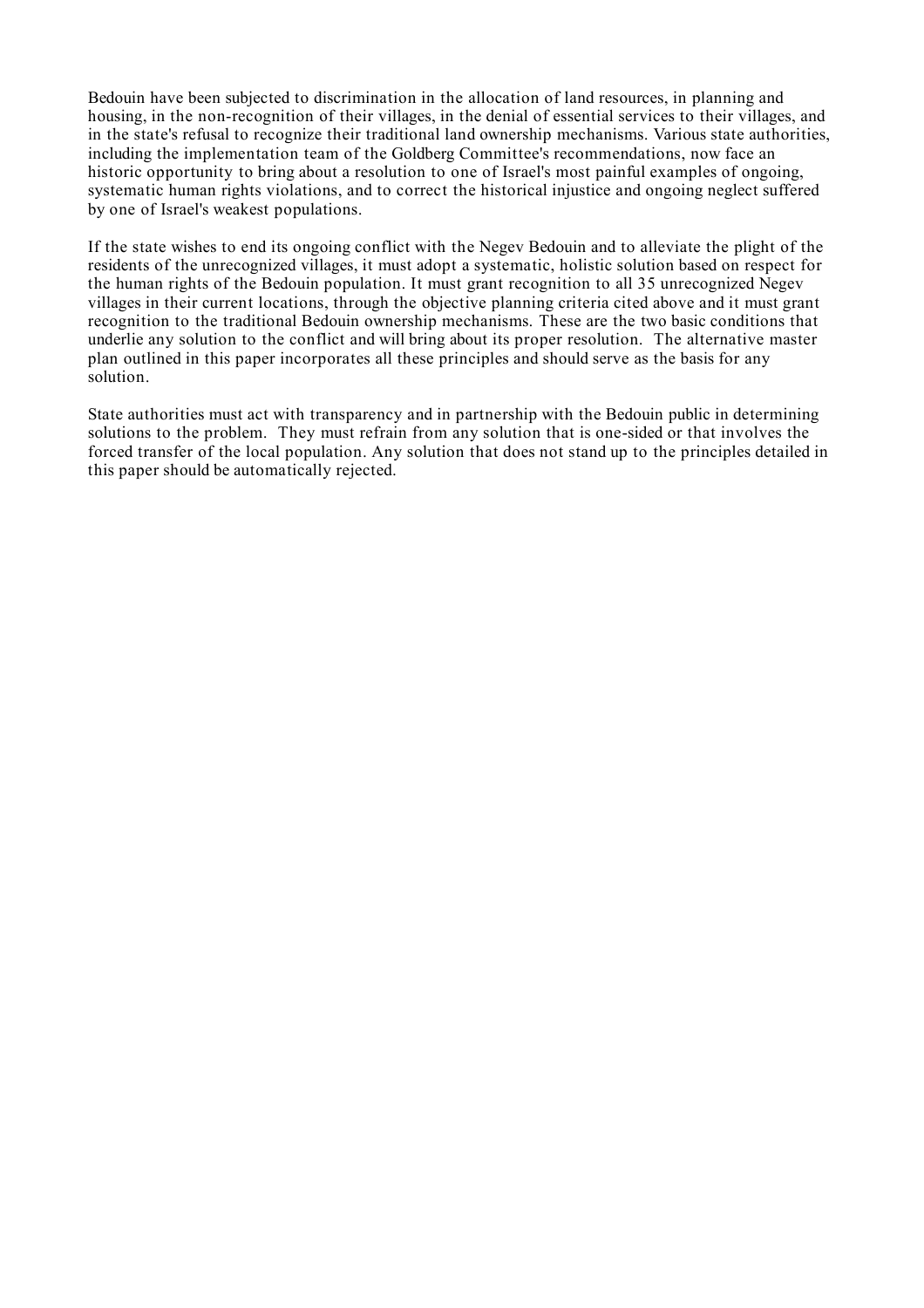Appendix I The Unrecognized Villages: Chief Characteristics<sup>82</sup>

|                | <b>Village</b>          | <b>Estimated</b><br>Population | Type of<br><b>Settlement</b> | <b>Jurisdiction</b>                               | <b>Region</b>                    | In<br><b>Search</b><br>Area | <b>Services</b><br>Provided                             | <b>Notes</b>                    |
|----------------|-------------------------|--------------------------------|------------------------------|---------------------------------------------------|----------------------------------|-----------------------------|---------------------------------------------------------|---------------------------------|
| 1              | Dhahiyh                 | 700                            | displaced                    | <b>Bnei Shimon</b><br>Regional<br>Council         | Rahat                            | Yes                         | N <sub>0</sub>                                          |                                 |
| 2              | Hirbat Zbaleh           | 800                            | historic                     | <b>Bnei Shimon</b><br>R.C.                        | Rahat                            | Yes                         | N <sub>0</sub>                                          | Will<br>become part<br>of Rahat |
| 3              | El-Arakib/<br>Karkur    | 2300                           | displaced /<br>historic      | <b>Bnei Shimon</b><br>R.C.                        | Rahat                            | No                          | N <sub>0</sub>                                          |                                 |
| $\overline{4}$ | Um al-Mila              | 1700                           | historic                     | <b>Bnei Shimon</b><br>R.C.                        | Rahat                            | Yes                         | Connected to<br>electricity                             |                                 |
| 5              | Aujan                   | 2300                           | historic                     | Be'er Sheva<br>Bnei Shimon<br>R.C.                | Laqiye                           | No                          | N <sub>o</sub>                                          |                                 |
| 6              | Al-Mekimen              | 1100                           | historic                     | $\overline{\text{Omer}}$ /<br>Bnei Shimon<br>R.C. | Laqiye                           | N <sub>0</sub>              | N <sub>0</sub>                                          |                                 |
| $\tau$         | Amrah                   | 1300                           | displaced                    | Omer                                              |                                  | No                          | N <sub>0</sub>                                          | Recognized<br>/ in process      |
| 8              | Ba'at Al-Sra'ye         | 700                            | historic                     | outside any<br>jurisdiction<br>(none)             | Tel Al-<br>Melekh<br>area        | No                          | N <sub>0</sub>                                          |                                 |
| 9              | Sa'wah                  | 800                            | historic                     | none                                              | Hura                             | Yes                         | N <sub>o</sub>                                          |                                 |
| 10             | Khirbat El-<br>Watan    | 2500                           | historic                     | none                                              | Be'er<br>Sheva<br>Valley         | Yes                         | Elementary<br>school                                    |                                 |
| 11             | Atir / Um al-<br>Hiran  | 900                            | displaced                    | Meitar /<br>none                                  | Hura                             | No                          | N <sub>0</sub>                                          |                                 |
| 12             | Wadi Jwin/Tlaa<br>Rshid | 3600                           | historic                     | none                                              | Be'er<br>Sheva<br>Valley         | Yes                         | $\overline{2}$ elementary<br>schools +<br>health clinic | Recognized<br>/ in process      |
| 13             | Al-Ghara                | 2000                           | historic                     | none                                              | Be'er<br>Sheva<br>Valley         | No                          | No                                                      |                                 |
| 14             | Al-Grin                 | 4000                           | displaced /<br>historic      | none                                              | Hura                             | Yes                         | School +<br>health clinic                               | Recognized<br>$/$ in process    |
| 15             | <b>Umm Batin</b>        | 3800                           | <b>Historic</b>              | Abu Basma<br>R.C.                                 | Be'er<br>Sheva<br><b>Valley</b>  | Yes                         | School +<br>health clinic                               | Recognized<br>/ in process      |
| 16             | Al Bat                  | 1100                           | Historic                     | none                                              | Arad<br>Valley                   | Yes                         | N <sub>0</sub>                                          |                                 |
| 17             | Al-Humrah               | 900                            | Historic                     | none                                              | Arad<br>Valley                   | Yes                         | N <sub>0</sub>                                          |                                 |
| 18             | Tel el-Milh             | 850                            | Historic                     | none                                              | Tel Al-<br>Melekh<br>area        | N <sub>0</sub>              | N <sub>0</sub>                                          |                                 |
| 19             | Albuheirah              | 2000                           | Historic                     | none                                              | Kseifa                           | N <sub>0</sub>              | N <sub>0</sub>                                          |                                 |
| 20             | $Q'$ tamat/<br>Almtaher | 1350                           | Historic                     | none                                              | East of<br>the<br>Shalom<br>Road | N <sub>0</sub>              | N <sub>0</sub>                                          |                                 |
| 21             | Ghazzah                 | 550                            | historic                     | Arad / none                                       | Arad                             | $\rm No$                    | N <sub>0</sub>                                          |                                 |

 $\frac{82}{100}$  This table is taken from a position paper that was submitted to the Council for Proposing Policy to Arrange Bedouin Settlement in the Negev, prepared by the RCUV, February 2008. It appears as Appendix II in that document.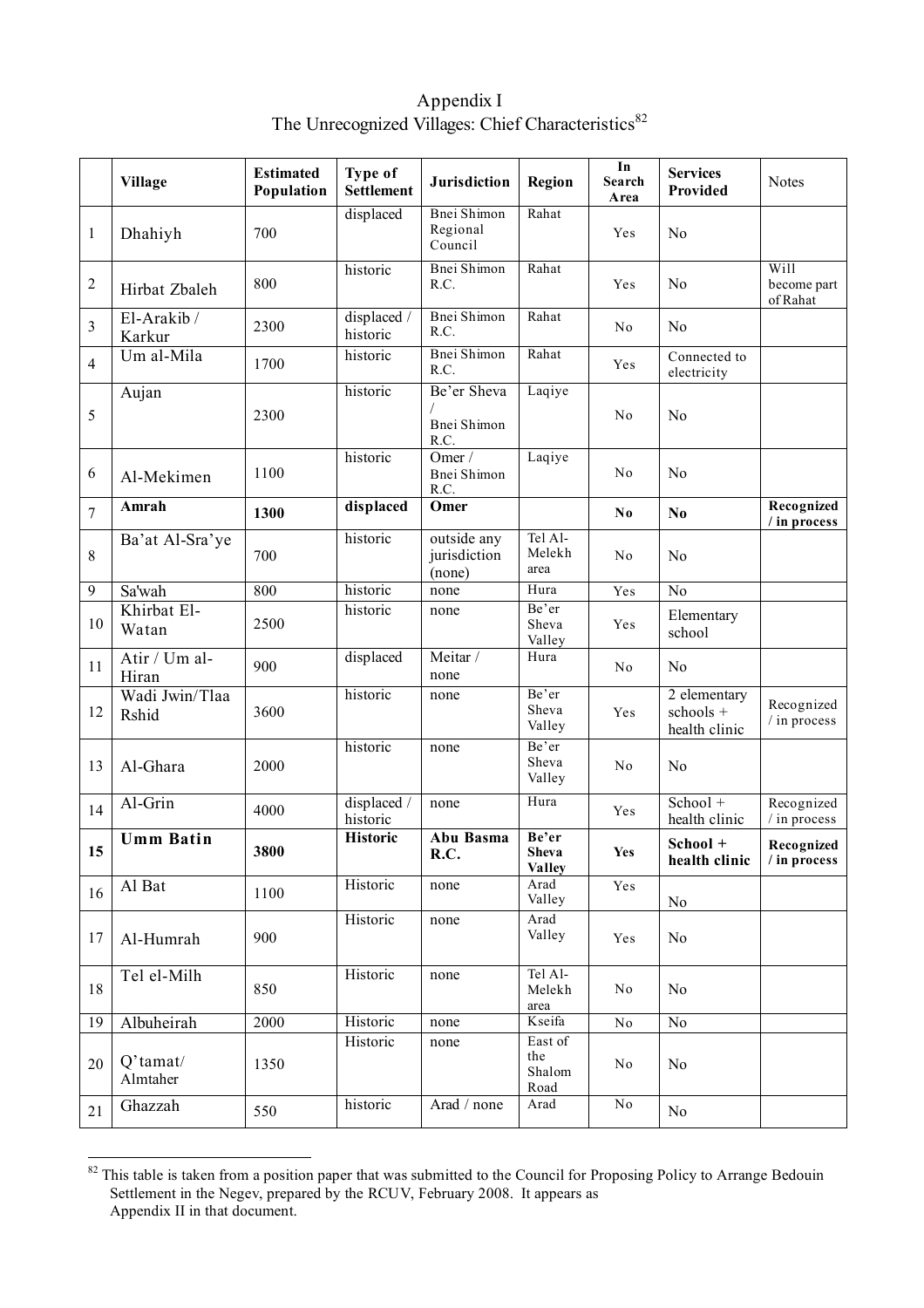| 22 | Tel Arad              | 1200 | displaced | None                            | Arad<br>Valley                                       | N <sub>0</sub>   | Elementary<br>school                                       |                                                              |
|----|-----------------------|------|-----------|---------------------------------|------------------------------------------------------|------------------|------------------------------------------------------------|--------------------------------------------------------------|
| 23 | Kahlah                | 800  | historic  | Abu Basma<br>R.C.               | Arad<br>Valley                                       | Yes              | Growing<br>elementary<br>school                            |                                                              |
| 24 | Drijat                | 1100 | historic  | Abu Basma<br>R.C.               |                                                      | Yes              | Growing<br>elementary<br>school +<br>health clinic         | Recognized<br>/ in process                                   |
| 25 | Al-Surrah             | 1200 | historic  | none                            | Tel Al-<br>Melekh<br>area                            | No               | N <sub>0</sub>                                             | Demolition<br>orders for<br>every<br>house in<br>the village |
| 26 | Za'roura              | 2900 | historic  | Arad / none                     | Arad                                                 | No               | N <sub>o</sub>                                             |                                                              |
| 27 | Al Foura              | 4500 | historic  | Arad                            | Arad                                                 | Yes              | Elementary<br>school                                       | Recognized<br>/ in process                                   |
| 28 | Bir Al-Hamam          | 2500 | historic  | none / Bnei<br>Shimon<br>R.C.   | Be'er<br>Sheva<br>Valley                             | Yes<br>(Partial) | N <sub>0</sub>                                             |                                                              |
| 29 | Zarnoug               | 1600 |           | None                            | Be'er<br>Sheva<br>Valley                             | Yes<br>(Partial) | Elementary<br>$school +$<br>Middle<br>school               |                                                              |
| 30 | Bir Al-Mishash        | 1100 | historic  | none                            | Tel Al-<br>Melekh<br>area                            | Yes<br>(Partial) | N <sub>0</sub>                                             |                                                              |
| 31 | Swayween              | 700  | historic  | none                            | South of<br>the<br>Be'er<br>Sheva-<br>Dimona<br>Road | Yes              | N <sub>0</sub>                                             |                                                              |
| 32 | Al-Mathbah            | 1200 | historic  | none                            | South of<br>the<br>Be'er<br>Sheva-<br>Dimona<br>Road | Yes              | N <sub>0</sub>                                             |                                                              |
| 33 | H'ashem Zanne         | 2300 | historic  | none                            | South of<br>the<br>Be'er<br>Sheva-<br>Dimona<br>Road | Yes              | No                                                         |                                                              |
| 34 | Alshahbi/Abu-<br>Tlul | 4200 | historic  | none                            | South of<br>the<br>Be'er<br>Sheva-<br>Dimona<br>Road | <b>Yes</b>       | $\overline{2}$<br>elementary<br>schools +<br>health clinic | Recognized<br>/ in process                                   |
| 35 | Wadi Al-<br>Mishash   | 1100 | displaced | Ramat Negev<br>R.C.             | Ramat<br>Hovav                                       | N <sub>0</sub>   | No                                                         |                                                              |
| 36 | Al-Sirr               | 2200 | displaced | Be'er Sheva /<br>none           | Be'er<br>Sheva                                       | N <sub>0</sub>   | N <sub>0</sub>                                             |                                                              |
| 37 | Wadi al-Ne'im         | 5000 | displaced | none                            | Ramat<br>Hovav                                       | No               | Elementary<br>school                                       |                                                              |
| 38 | Al-Mezra'a            | 580  | historic  | none                            | Arara<br>ba-<br>Negev                                | Yes<br>(Partial) | N <sub>0</sub>                                             |                                                              |
| 39 | Umm Rtam              | 950  | historic  | none                            | Arara<br>ba-<br>Negev                                | N <sub>0</sub>   | N <sub>0</sub>                                             |                                                              |
| 40 | Rakhamah              | 1200 | displaced | Yeruham/<br>Ramat Negev<br>R.C. | Yeruham                                              | N <sub>0</sub>   | N <sub>0</sub>                                             |                                                              |
| 41 |                       | 3000 | historic  | <b>Abu Basma</b>                | South of                                             | <b>Yes</b>       | School +                                                   | Recognized                                                   |